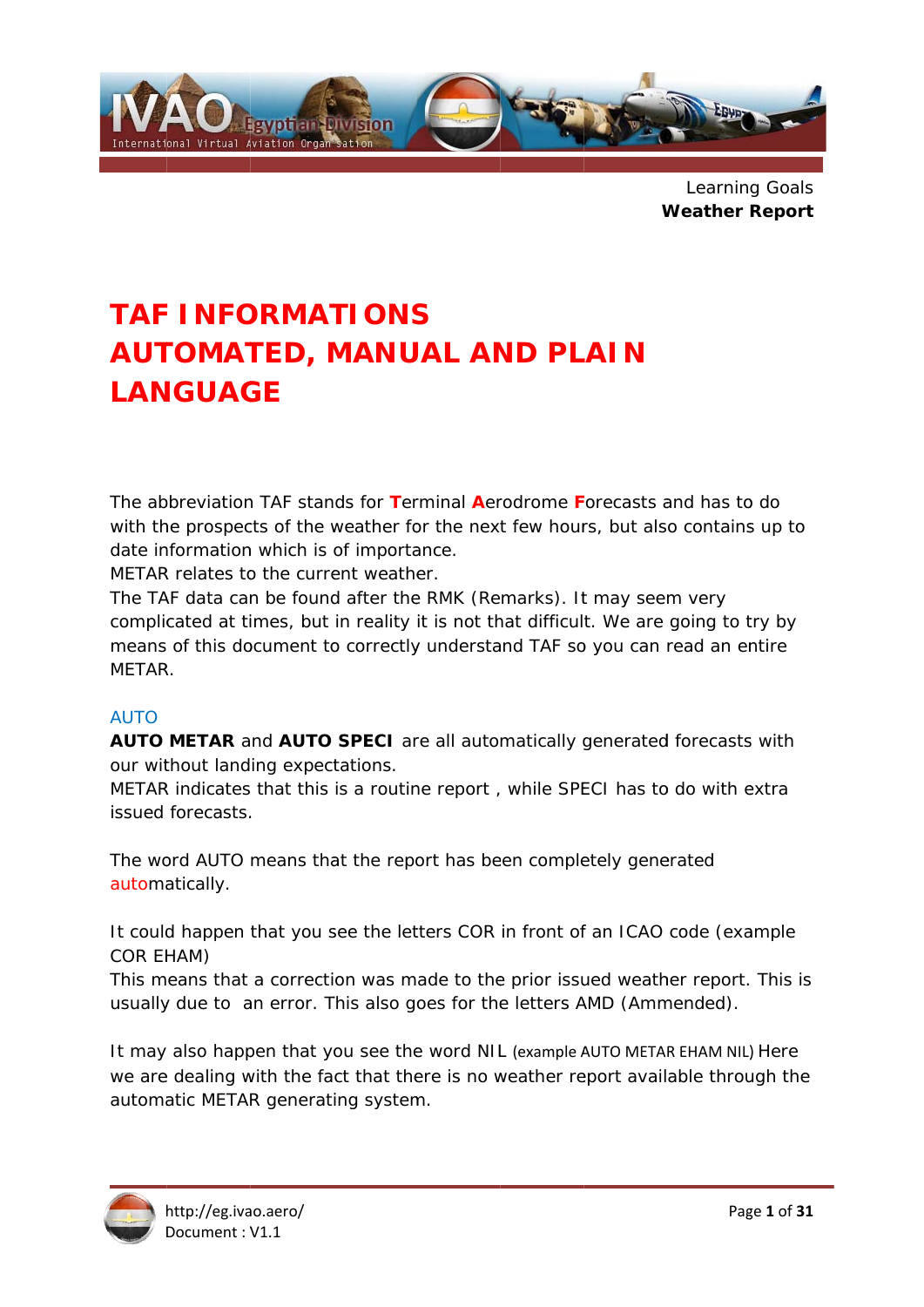# **RVR**

Reading RVR data can sometimes be quite tricky. Especially if there is more mentioned than just the runway to which it pertains.

Thus it may be accompanied by letters such as D. U. N and V (Down, Up. Nochange, Variable).

Every weather situation can change in a single moment. That's why they use letters in METAR reports, to quickly and correctly clarify this.

Imagine we read the following in a METAR report:

# RVR04R500VP1500

We see here that Runway 04R has a visual range between 500 meters and greater than 1500 meters

De P stands for "greater than". De V follows the 500 meters and from this we can conclude that the variable relates to the 500 meters RVR.

But imagine that the RVR for Runway 04R is less than 50 meters, how would this be coded?

### RVR04RM0050

To denote "smaller than" we use the letter "M".

# Just to clarify, all values are in meters unless otherwise stated.

### **RMK AO2**

After the RMK you will often see the station type AO1 or AO2. AO2 means automated station with a precipitation discriminator, while AO1 means automated station without a precipitation discriminator.

### PK WND (dddff(F)/(hh)mm)

Behind the AO1 of AO2 is the expected peak wind situation (PK WND) with a listing in hours.

Imagine you see: PK WND 29027/2250

We see here that this is a Peak Wind with a heading of 290 degrees with a strength of 27 knots. This Peak Wind will take place at 22.50z

It may also happen that the Peak Wind reads as follows:

# PK WIND 29027/18

From the "/18" we can conclude that there will be a Peak Wind in 18 minutes into the hour after the report was issued. So if the report was issued at 23:55 then the PK WIND is expected at 00:18Z

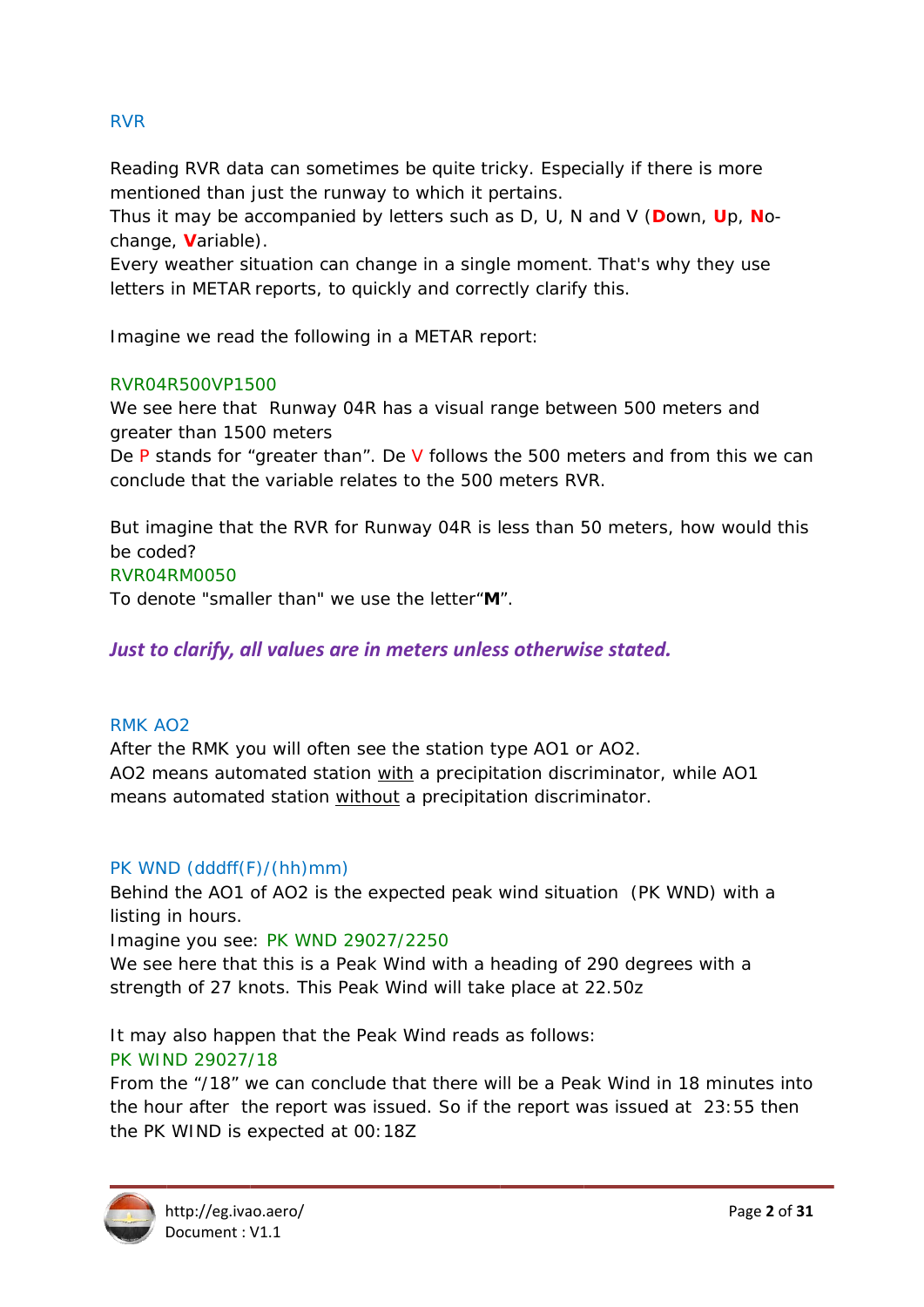# WSHFT (hh)mm)

WSHFT stands for WIND SHIFT. Again behind this you will see figures that relate to Zulu time WSHFT 1715 means that a Wind Shift will occur at 17:15Z Behind that you can sometimes expect to see FROPA which stands for Cold Front Passage

# $M\zeta$

WS stands for Wind Shear. A very dangerous type of wind. The WS contains information such as altitude, heading and strength. WS010/30020KT

Wind Shear at 1000 feet, heading 300 at 20 knots.

# **TWR VIS**

**SFC VIS** 

# **VIS**

After the wind situations we get statements relating to the visibility conditions. TWR VIS means that the staff of the *airport traffic control tower* (ATCT) has a visibility of a certain amount of Statute Miles.

TWR VIS 8 means the tower has a visibility of 8 Statute Miles.

SFC is in essence the same as TWR, except this relates to Surface Visibility. You could also see something like this:

### **TWR VIS 8V7**

This means that the ATCT has visibility between 8 and 7 statute miles and so is Variable.

If you see VIS 1/2V2 then we are talking about Variable Prevailing Visibility between a half and two statute miles.

Also wind direction and runway information can be given:

**VIS SW-NW 1 1/2** 

The explanation here is that the Variable Prevailing Visibility is between Southwest en Northwest with a visibility of 11/2 Statute Miles.

Is there VIS 3/4 RWY18L then we must read it as: The Variable Prevailing Visibility relates to runway 18L and is 34 Statute Mile.

# **FRO LTG**

FRQ LTG means Frequent Lightning.

This kind of information can be automatically generated as well as none automatically.

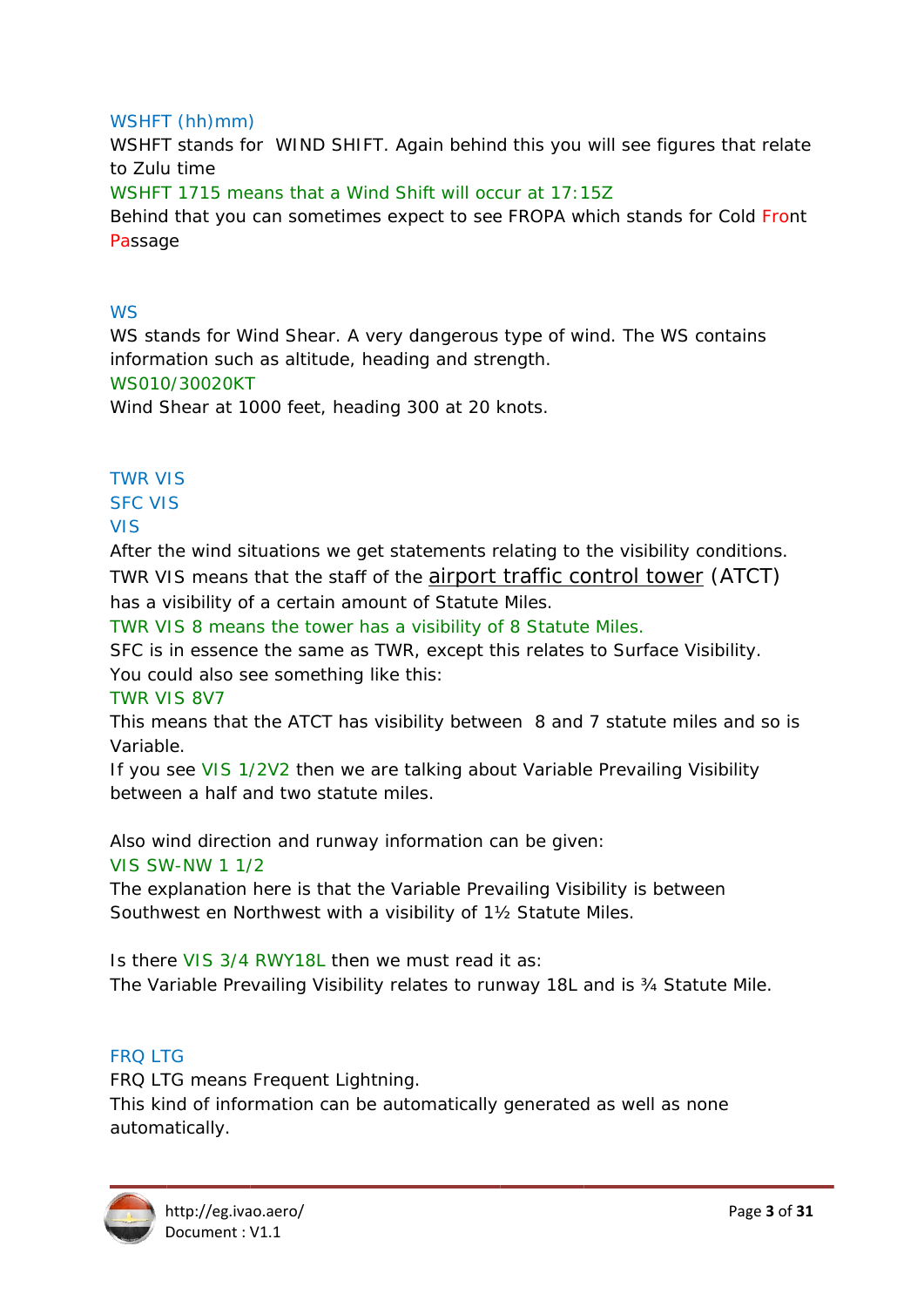Non-Auto generated information can be identified as: **OCNL LTGICCG OHD FRO LTG VC LTG DSNT W** 

Automatically generated information looks like:

if the Airport Location Point (ALP) is within 5 Statute Miles **TS** if the ALP is between the 5 and 10 Statute Miles **VCTS LTG DSNT** if the ALP is more than 10 Statute Miles but not further than 30 Statute Miles

In the following table we can see the different types of lightning

| <b>Type and Frequency of Lightning</b> |                                  |                                                     |  |
|----------------------------------------|----------------------------------|-----------------------------------------------------|--|
| <b>Type of Lightning</b>               |                                  |                                                     |  |
| <b>Type</b>                            | Contraction<br><b>Definition</b> |                                                     |  |
| Cloud-                                 | CG                               | Lightning occurring between cloud and ground.       |  |
| ground                                 |                                  |                                                     |  |
| In-cloud                               | IC.                              | Lightning which takes place within the cloud.       |  |
| Cloud-cloud                            | <b>CC</b>                        | Streaks of lightning reaching from one cloud to     |  |
|                                        |                                  | another.                                            |  |
| Cloud-air                              | CA                               | Streaks of lightning which pass from a cloud to the |  |
|                                        |                                  | air, but do not strike the ground.                  |  |
| <b>Frequency of Lightning</b>          |                                  |                                                     |  |
| <b>Frequency</b>                       | Contraction                      | <b>Definition</b>                                   |  |
| Occasional                             | <b>OCNL</b>                      | Less than 1 flash per minute.                       |  |
| Frequent                               | <b>FRO</b>                       | About 1 to 6 flashes per minute.                    |  |
| <b>Continuous</b>                      | CONS                             | More than 6 flashes per minute.                     |  |

With the above information we can now decode the following data:

# **OCNL LTGICCG OHD**

(Occasionally) Now and then lightning flashes that occur in the clouds, and between the clouds and the ground.

### **FRO LTG VC**

A number of lightning flashes in the vicinity (VC)

# **LTG DSNT W**

Lightning between 10SM and 30SM from the West **RAB** 

Rain began: indicates the time when it started to rain.

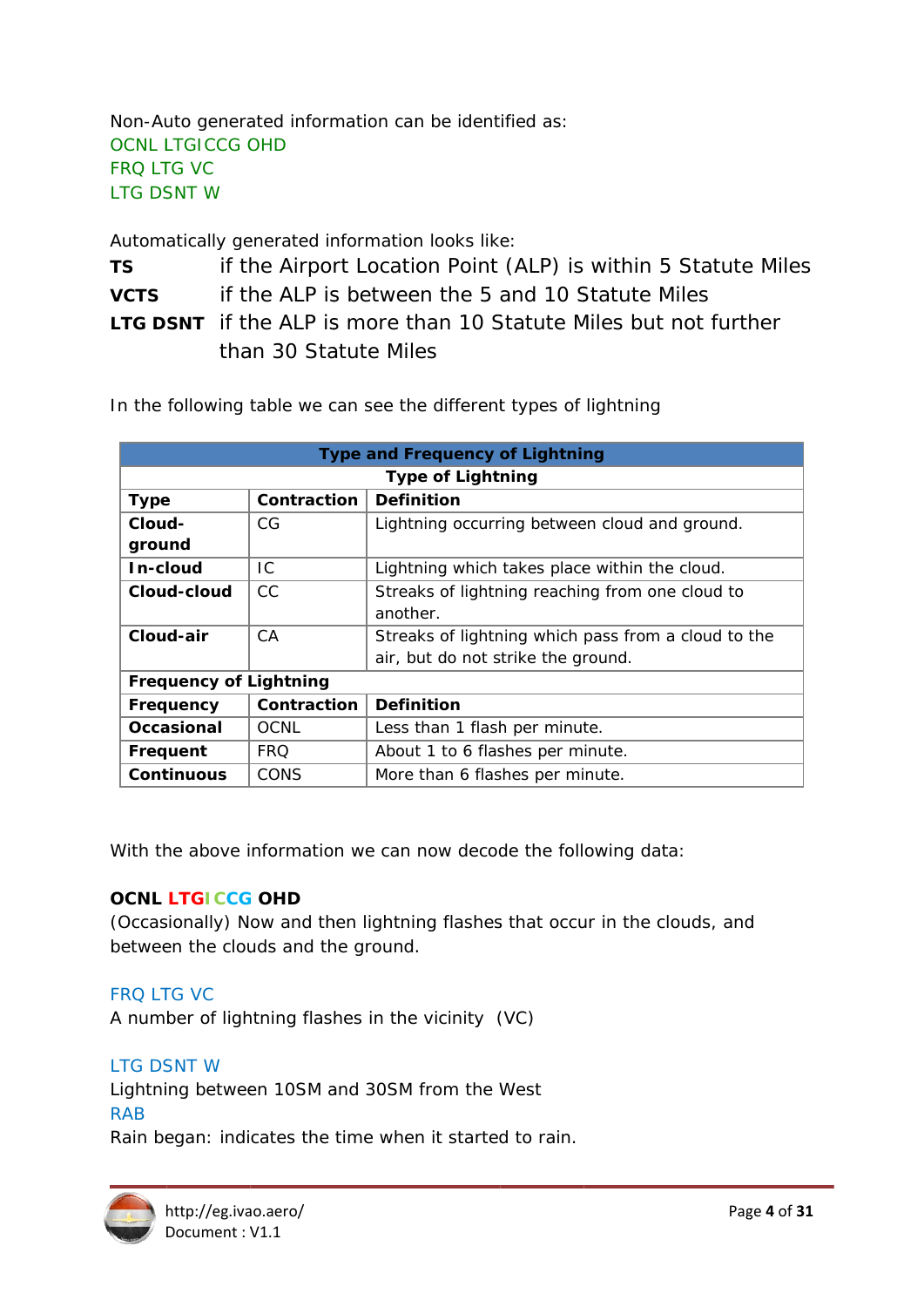You could also come across an "E" (ending). A two number notation indicates that it relates to the minutes in the hour of when the report was issued, and a four number notation indicates the time in Zulu format.

RAB12E14 Indicates that the rain started 12 minutes into the hour of the report, and will end 14 minutes after the hour of the report. If you were given a total time then two numbers would be added for example RAB1012E1214 means that it started raining at 10:12z and ends at 12:14z

# **TSB**

The same applies to TS (thunderstorm) TSB13 means that the thunderstorm ended 13 minutes after this hour.

It is also possible to see TSB and RAB in combination with each other. TSB09RAB09E56

The meaning of this is that Thunderstorms started at 9 minutes after this hour and rain also began at 9 minutes past this hour and is expected to end at 56 minutes after this hour.

# CIG.

Variable Ceiling.

CIG013V017 means that there is a Variable Ceiling between 1300 feet and 1700 feet

It also happens that a runway is mentioned like CIG017RWY06 We see here that the Ceiling height of 1700 feet relates to runway 06.

# **PRESFR or PRESRR**

**PRESER** (PRESSURE FALLING RAPIDLY) PRESRR (PRESSURE RISING RAPIDLY) I don't think this needs any further explanation.

# $SIP$

Sea Level Pressure is given in tenths of a Hectopascal. SPL117 = Sea Level Pressure of 1011,7 Hpa SPL982 = Sea Level Pressure of 998,2 Hpa

# **ACFT MSHP**

Aircraft Mishap, means that the weather forecast has not been transmitted and thus the information it contains is not official. This data will be found in brackets. **NOSPECI** 

No Special Report Taken, means that no special weather report will be issued until the release of the latest METAR.

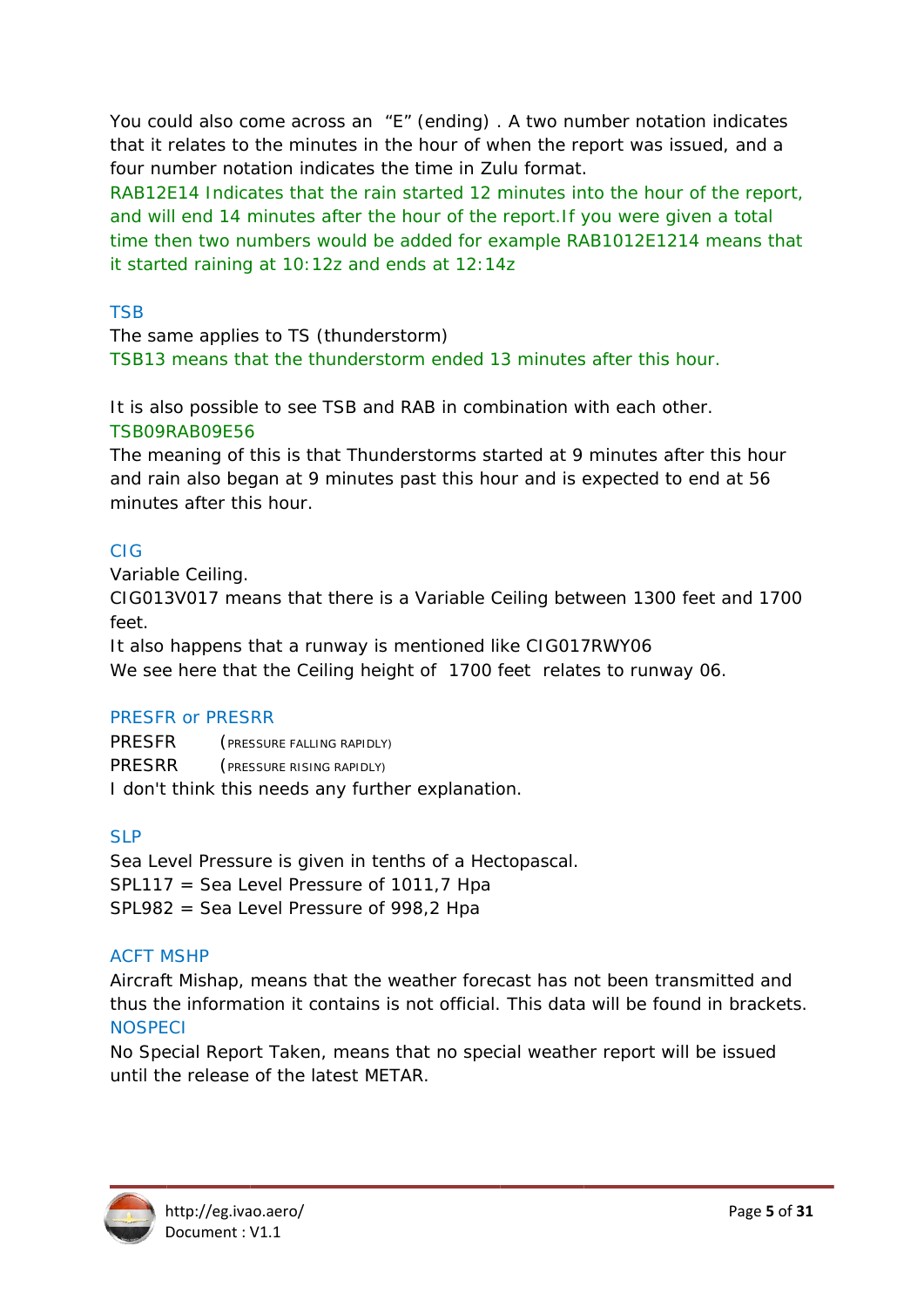# **SNINCR**

Snow increasing rapidly. For example **SNINCR 2/10** 

Means that 2 inches of snow has fallen in the last hour (will always be calculated in the last hour) which equates to a total of 10 inches on the ground on the moment when this report was made.

We are almost ready to enter the final stages in regards to METAR and TAF information. We have learned what a METAR report involves and how to decode it, (Part 1 of this lesson) We have also learned to analyse and understand the RMK section in relation to TAF.

And now we come to the final section, which is basically nothing but numbers, a whole lot of numbers to be precise! but once you get to grips with this you will have a wealth of information in regards to weather.

# **TAF INFORMATIONS / ADDITIVE DATA**

We have now reached PRECIPITATION (rainfall / snowfall) and therefore only contain measurements. These measurements provide the overall picture of what you can expect in the previous TAF information we have previously discussed in this lesson.

If your data looks like this:

SLP110 60003 70015 8/801 T02720241 10290 20256 50002= SLP172 70009 8/671 9/521 5////=

Then, it is important that you know where everything is in order to decipher the Additive Data to usable data

# **WATER FOUIVALENT**

Precipitation is a word used for "downfall". Regarding this the precipitation here relates to downfall that is water equivalent (rain, hail snow etc..)

Precipitation: RA Rain DZ Drizzle **SN Snow SG Snow Grains IC Ice Crystals** PL Ice Pellets (Sleet) **GR Hail GS Small Hail/Snow Grains UP Unknown Precipitation** 

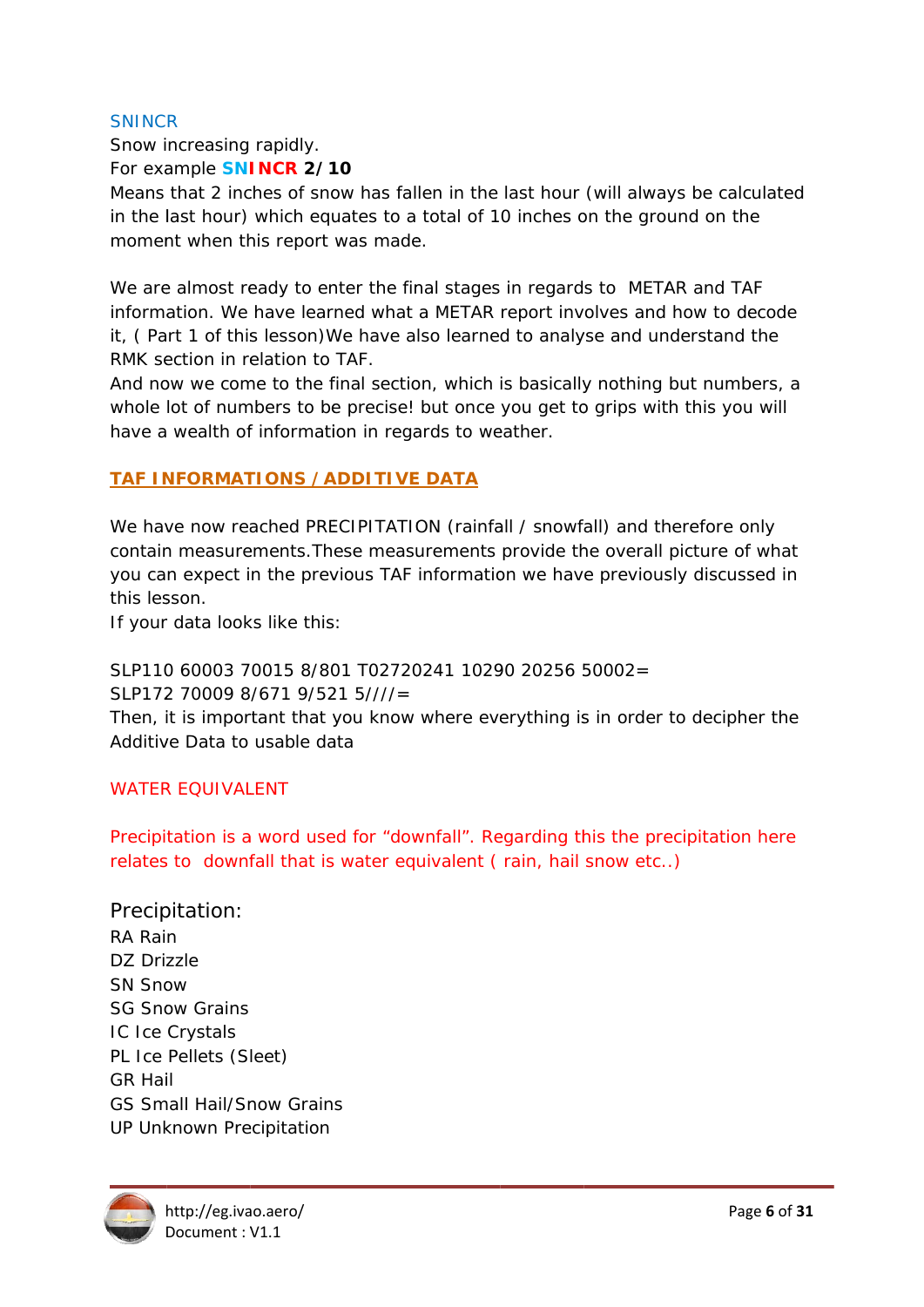First, we see two blocks of 5 digits beginning with a 6 and 7The first block that starts with a 6 refers to the 3 - 6 - hours quantities that have fallen. The 7 refers to the 24 - hour situation that also contains quantities.

#### P **Hourly Precipitation Amount**

# Example

# P0009

This means that in the last hour 9 / 100 (nine hundredth) Precipitation (amount of water equivalent = downfall) has been dropped.

#### $\overline{6}$ 3- and 6-hour Precipitation Imagine

# 600217

This means that in the last 3 to 6 hours 2.17 Inches Precipitation (amount of water equivalent = downfall) has been dropped.

#### $\overline{7}$ **24-Hour Precipitation Amount**

Imagine

# 70125

Then we read that in the last 24 hours a water equivalent of 1.25 inches has fallen.

#### $\overline{A}$ **Snow Depth on Ground**

It may also happen that we see a 4  $4/021$ 

This means that snow has fallen in the last 6 hours, to a depth of 21 inches

# 933 Water Equivalent of Snow on Ground

This is the code used for "Water Equivalent of Snow on Ground" This may also be hail, ice, freezing rain etc..

933036 Means that 3.6 Inches of water equivalent of snow has fallen on the ground in the time since the report was released around 18:00 Z

#### 8 **Cloud Types**

This code is used to indicate what type of clouds we are dealing with

# $8/C_LC_MC_H$

A "0" will be shown when it concerns low clouds

The letter L (see example above) means LOW, M=MIDDLE en H=HIGH These all indicate the type of cloud.

If there is no specific type of cloud then you will see "/" in front of it. Example

# $8/9/7$

You can see that for code 8 / (Cloud Types) only a 9 is present followed by 2 (/)

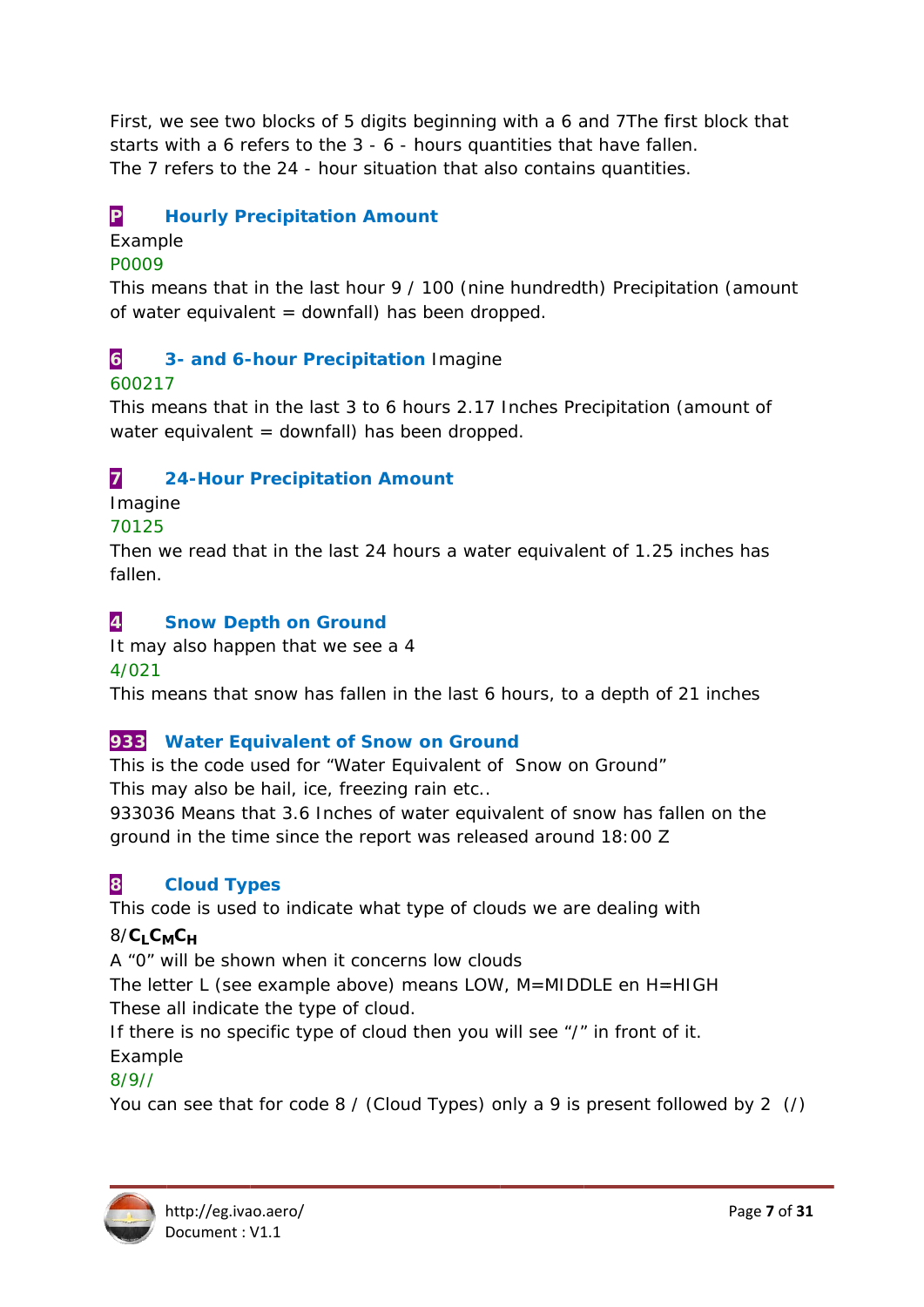So we have in front of the L (Low clouds type) a 9 which indicates that this is a significant amount. In front of the M and H, we have a dash, and that means that there is no Medium and High clouds present

# Example

 $8/903$ 

This would mean that the Low type are cumulonimbus clouds, while there are no Middle type clouds, but dense and High cirrus clouds.

- 8/LMH Cloud types (low, middle, high clouds)

| 8/6/7 | Lower level clouds are stratus in sheets/layers; the / in |
|-------|-----------------------------------------------------------|
|       | the mid and high level cloud positions tells us that the  |
|       | low clouds are overcast preventing the observer from      |
|       | identifying any mid and high level cloud types.           |
| 8/004 | No clouds in low and middle levels; Cirrus hooks and      |
|       | filaments noted as high cloud type.                       |

- $8/100$ Fair weather cumulus clouds in low clouds, no clouds above
- -9/LMH Cloud cumulative coverage (low, middle, high clouds) -Military stations ONLY
	- 9/700 Low clouds cover 7/8ths of the sky, no mid and high level clouds
	- $9/8/7$ Low clouds cover 8/8ths of the sky; an overcast (not able to determine mid/high clouds
	- 9/138 Low clouds cover 1/8ths of the sky, when added to the middle clouds then 3/8ths of the sky is covered and, finally, when added to the high clouds then 8/8ths of the sky is covered (an overcast).

Here is simple table of cloud types (code numbers are sometimes used in remarks section):

|                | Low                                     | <b>Middle</b>        | <b>High</b>                                               |
|----------------|-----------------------------------------|----------------------|-----------------------------------------------------------|
|                | Code <b>Cloud</b> Type                  | <b>Cloud</b> Type    | <b>Cloud</b> Type                                         |
| $\overline{0}$ | No Clouds Present                       | No Clouds Present    | <b>No Clouds Present</b>                                  |
|                | Cu (Fair Weather)                       | As (Thin, Sun vsbl)  | Ci (Filaments, strands)                                   |
| $\overline{2}$ | Cu (Towering/TCU)                       | $As$ (Thick, no Sun) | Ci (Dense)                                                |
| 3              | Cb (No Anvil vsbl)                      |                      | Ac $(Think:semitransparent)$ Ci (often left over from Cb) |
| $\overline{4}$ | Sc (from Cu)                            | Ac (Patchy)          | Ci (Hooks/Filaments thickening)                           |
| $\overline{5}$ | Sc (not from Cu)                        | Ac (Thickening)      | $Ci/Cs$ (low on horizon; $<$ 45 deg)                      |
| 6              | St (in sheet/layer)                     | $Ac$ (from $Cu,Cb$ ) | $Ci/Cs$ (high in sky $>45deg$ )                           |
| 7              | $CuFr/StFr$ (Bad Wx) $ Ac$ (Ac w/As,Ns) |                      | Cs (covering entire sky)                                  |

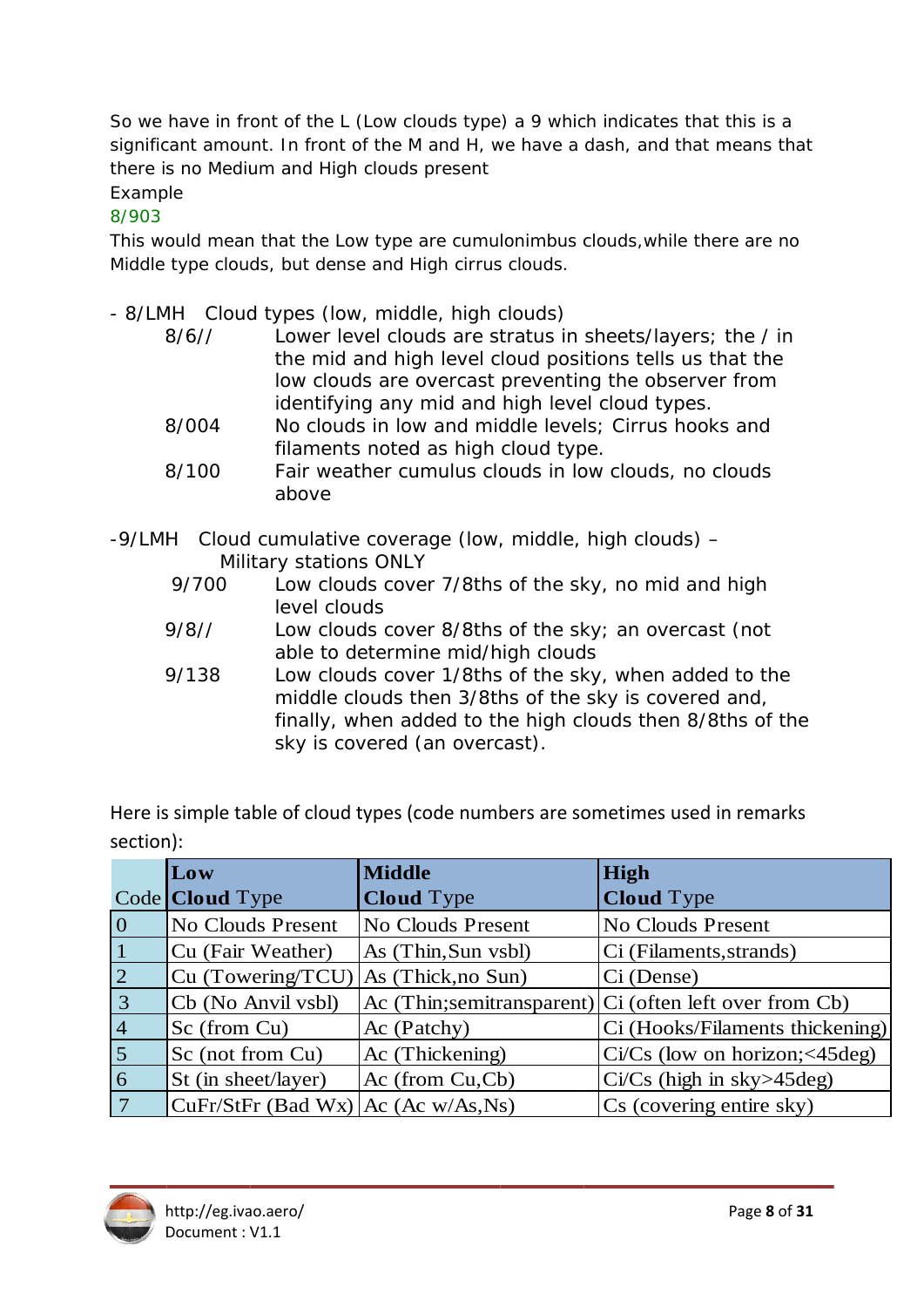| Abbreviations used: | Ac - Altocumulus                           | As - Altostratus              |
|---------------------|--------------------------------------------|-------------------------------|
|                     | Cb - Cumulonimbus                          | Cc - Cirrocumulus             |
|                     | Ci - Cirrus                                | Cs - Cirrostratus             |
|                     | Cu - Cumulus                               | <b>StFr - Stratus Fractus</b> |
|                     | <b>CuFr - Cumulus Fractus</b>              | Ns - Nimbostratus             |
|                     | Sc - Stratocumulus                         | St - Stratus                  |
|                     | TCU - Towering Cumulus (Cumulus Congestus) |                               |

#### 98 **Duration of Sunshine**

98 Is the code used to indicate the quantity there will be hours of sunshine during the day.

Example

98096 means that there will be 96 minutes of sun during the day of the report.

Example

98000 means that no sun will shine on the day of the report.

#### T **Hourly Temperature and Dew Point**

The T is a letter we frequently see in TAF reports. Followed by the number 0 or  $\mathbf{1}$ 

TO means that the values are above 0 degrees Celsius

T1 means that the values are below 0 degrees Celsius

It is also possible that there are values both above and below the 0 degrees. These temperature and dew point values are indicated by a number after the comma like 21.6 degrees Celsius

In a METAR it would be rounded up to 22 degrees.

Example

# T00391033

T0039 means T0=the value is above 0 degrees namely 3.9 degrees T1033 means T1=the value is below 0 degrees namely -3,3degrees The temperature is 3,9C the Dew point is -3,3C

# Example

T01260096

We can see the temperature is 12,6C above 0, and the dew point is 9,6C above 0

You see, easy isn't it!

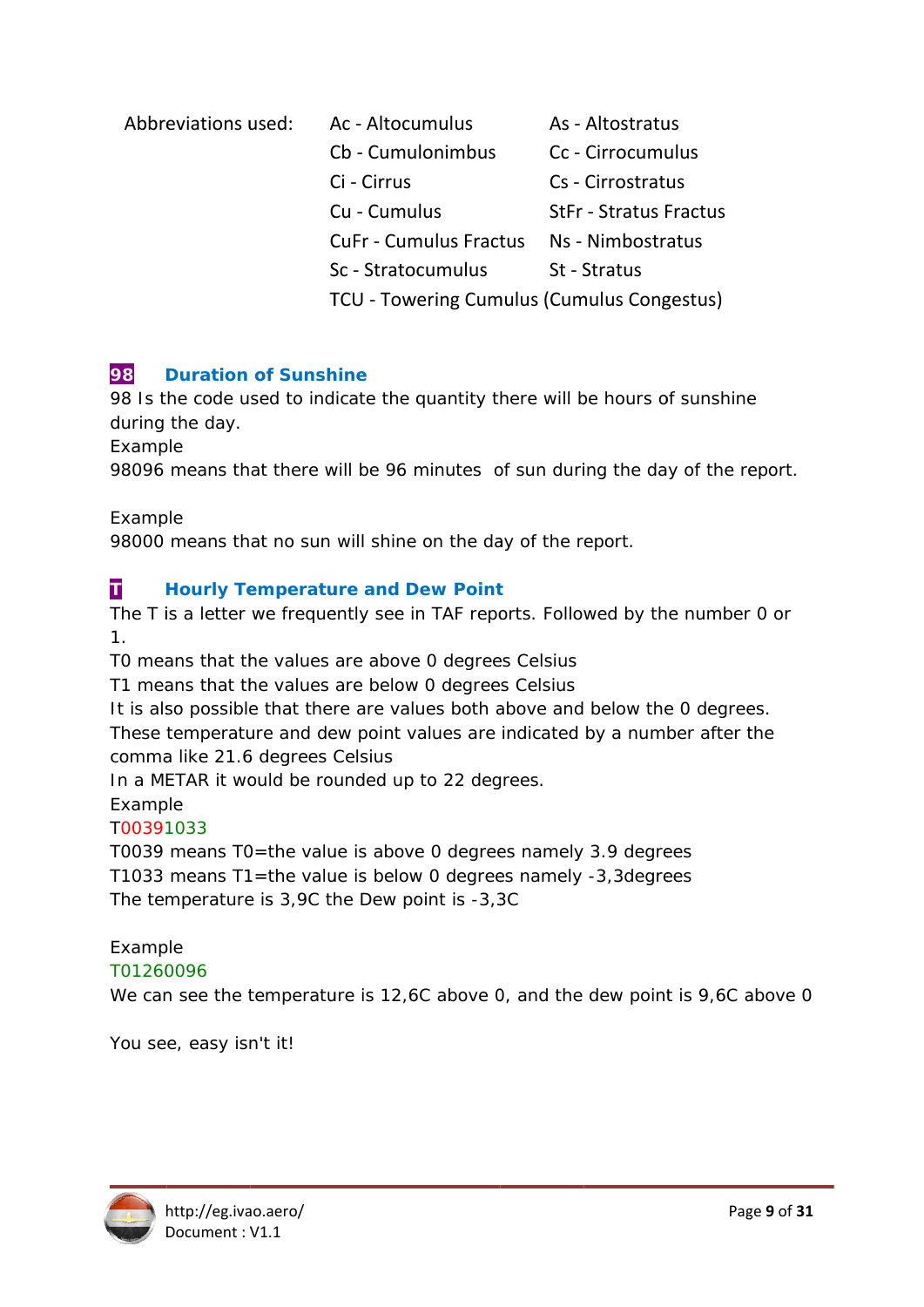#### $\mathbf 1$ **6-Hourly Maximum Temperature**

Code 1 is used to specify the maximum temperature that last for 6 hours. Again here  $0$  = above zero degrees and  $1$  = below zero degrees Example

# 11021

We read code 1 followed by again a 1 which means that the maximum temperature is below 0 degrees Celsius.

The last 3 digits indicate what the temperature is  $021 = 2.1 C$ 

So we can say that -2.1 C is the maximum temperature in a period of 6 hours

Example: 10142

The first 1 we know (6-Hourly Maximum Temperature), while the second digit is  $a \Omega$ 

This means that the temperature is above 0 degrees Celsius

The last 3 deal with the temperature itself  $142 = 14.2$ 

So the Maximum temperature in a period of 6 hours is 14.2 C (above zero)

#### $\overline{2}$ **6-Hourly Minimum Temperature**

This applies also for the minimum temperature of 6 hours 21142

This means that the minimum temperature of a 6 hour period is -14.2 (below zero).

# 20142

This means that the minimum temperature of a 6 hour period is 14.2 (above zero)

#### $\overline{\mathbf{A}}$ **24-hour Maximum and Minimum Temperature**

Code 4, which consists of a total of 9 digits, has to do with what the minimum and maximum temperature within a 24 hour period will be.

Again 0=above zero, 1=below zero

401001015

The 4 means (24-hour Maximum and Minimum Temperature)

The 0 means that the temperatures are above 0 degrees Celsius

The 3 digits that follow have to do with the maximum temperature  $100 = 10.0$ The 1 that follows has to do with minimum temperatures below zero degrees Celsius

The last 3 digits is the temperature itself.

So we have here a maximum temperature of 10C while the minimum temperature will be

-1.5 C for a period of 24 hours.

# Example: 401120084

Temperature is 11,2C (maximum) and 8,4C (minimum) (all above zero)

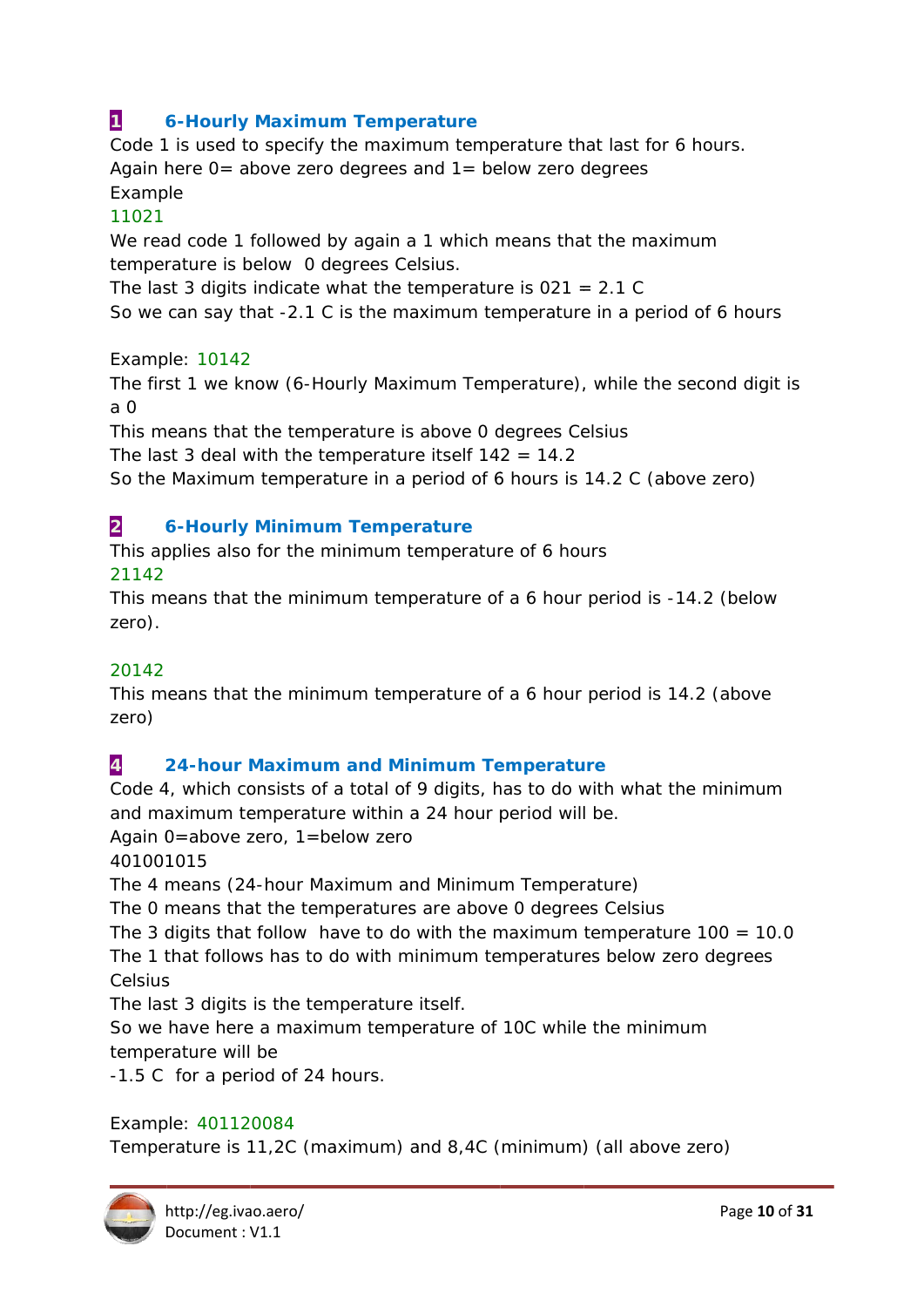#### 5 **3-Hourly Pressure Tendency**

You will not often see this in the TAF data but to complete the picture for our course we will mention it. For this we need the following table:

When we see a code laying between 0 and 3, then we are talking about the pressure that is increasing in the last 3 hours.

Is this code between 5 and 8, then we are talking about pressure that is decreasing in the last 3 hours.

|               | <b>Characteristics of Barometer Tendency</b>                                |
|---------------|-----------------------------------------------------------------------------|
| Code          | Description                                                                 |
| <b>Figure</b> |                                                                             |
| 0             | increasing, then decreasing; atmospheric pressure same or higher than 3     |
|               | hours ago                                                                   |
| 1             | increasing, then steady; or increasing then increasing more slowly;         |
|               | atmospheric pressure now higher than 3 hours ago                            |
| $\mathbf{2}$  | increasing (steadily or unsteadily); atmospheric pressure now higher than 3 |
|               | hours ago                                                                   |
| 3             | decreasing or steady, then increasing; or increasing then increasing more   |
|               | rapidly; atmospheric pressure now higher than 3 hours ago                   |
| 4             | steady; atmospheric pressure same as 3 hours ago                            |
| 5             | decreasing, then increasing; atmospheric pressure the same or lower than 3  |
|               | hours ago                                                                   |
| 6             | decreasing, then steady; or decreasing then decreasing more slowly;         |
|               | atmospheric pressure now lower than 3 hours ago                             |
| 7             | decreasing (steadily or unsteadily); atmospheric pressure now lower than 3  |
|               | hours ago                                                                   |
| 8             | steady or increasing, then decreasing; or decreasing then decreasing more   |
|               | rapidly; atmospheric pressure now lower than 3 hours ago                    |

# Example:

# 52032

The code 5 has to do with the 3-Hourly Pressure Tendency

The second digit (2) can be checked at our table and we read than

"Increasing steadily or unsteadily"

The last 3 digits (032) is 3,2 hectopascals

So we are reading the pressure is Increasing with a value of 3,2 hecto pascal in de lasts 3 hours.

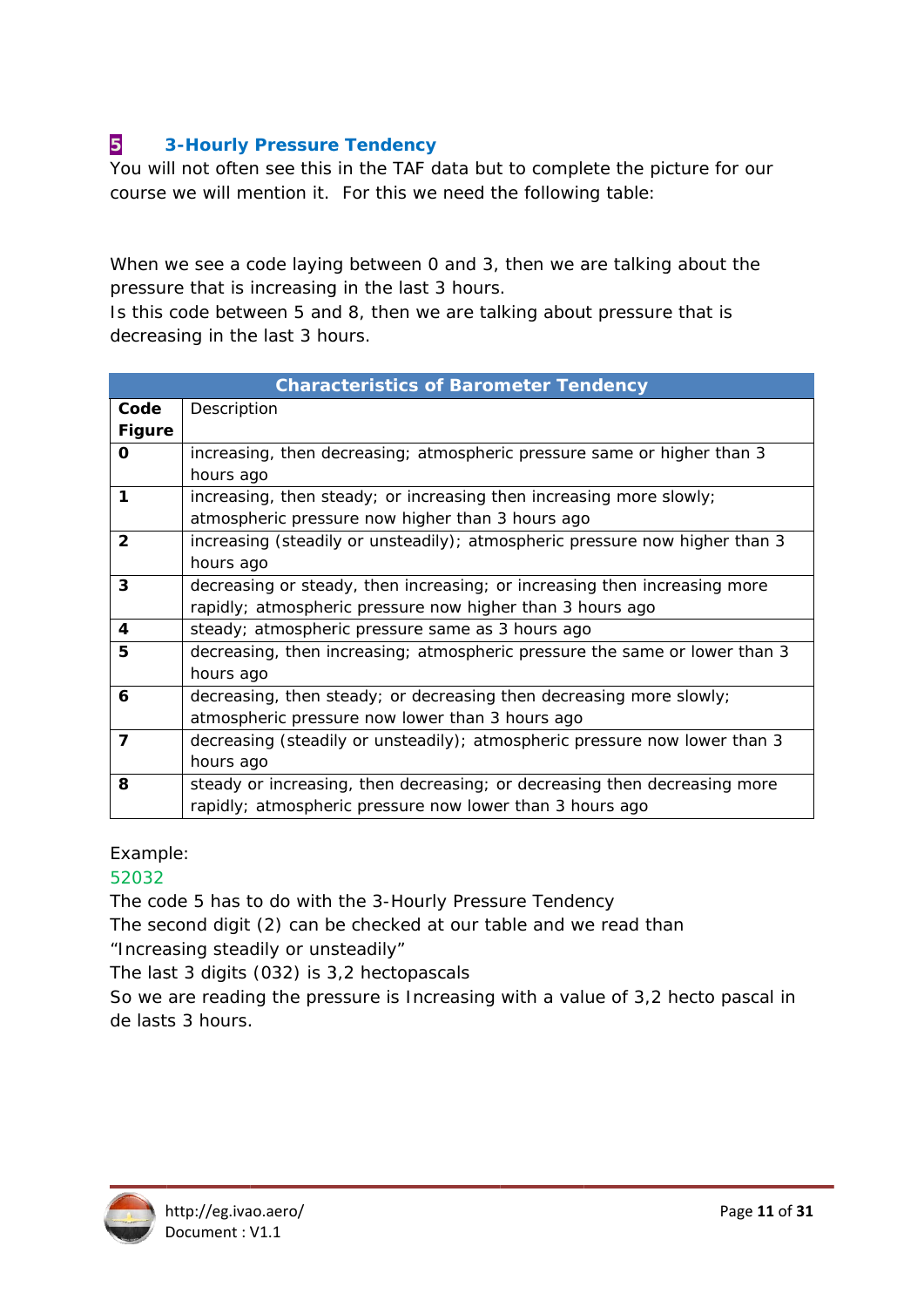Finals some words concerning the RMK:

Sensor status indicators should be reported as indicated below: If the Runway Visual Range should not be reported but is missing, RVRNO shall he coded

When automated stations are equipped with a present weather identifier and that sensor is not operating, the remark **PWINO** shall be coded.

When automated stations are equipped with a tipping bucket rain gauge and that sensor is not operating, **PNO** shall be coded.

When automated stations are equipped when a freezing rain sensor and that sensor is not operating, the remark **FZRANO** shall be coded.

When automated stations are equipped with a lightning detection system and that sensor is not operating, the remark **TSNO** shall be coded.

When automated stations are equipped with a secondary visibility sensor that sensor is not operating, the remark **VISNO LOC** shall be coded.

When automated stations are equipped with a secondary ceiling height indicator and that sensor is not operating, the remark CHINO\_LOC shall be coded.

Maintenance Indicator. A maintenance indicator sign, \$, shall be coded when an automated system detects that maintenance is needed on the system.

Example: 52032 The code 5 relates to the 3-Hourly Pressure Tendency The code 2 we look at our table and see it means " Increasing steadily or unsteadily" Code 0 means "Increasing, then decreasing" The last 2 digits (32) mean 3,2 hecto pascals So we can see now that the air pressure has increased by a value of 3.2 hecto pascals in the last 3 hours.

Finally, a few words regularly be displayed in the RMK section

Sensor status indicators should be reported as indicated below: If the Runway Visual Range should not be reported but is missing, **RVRNO** shall be coded.

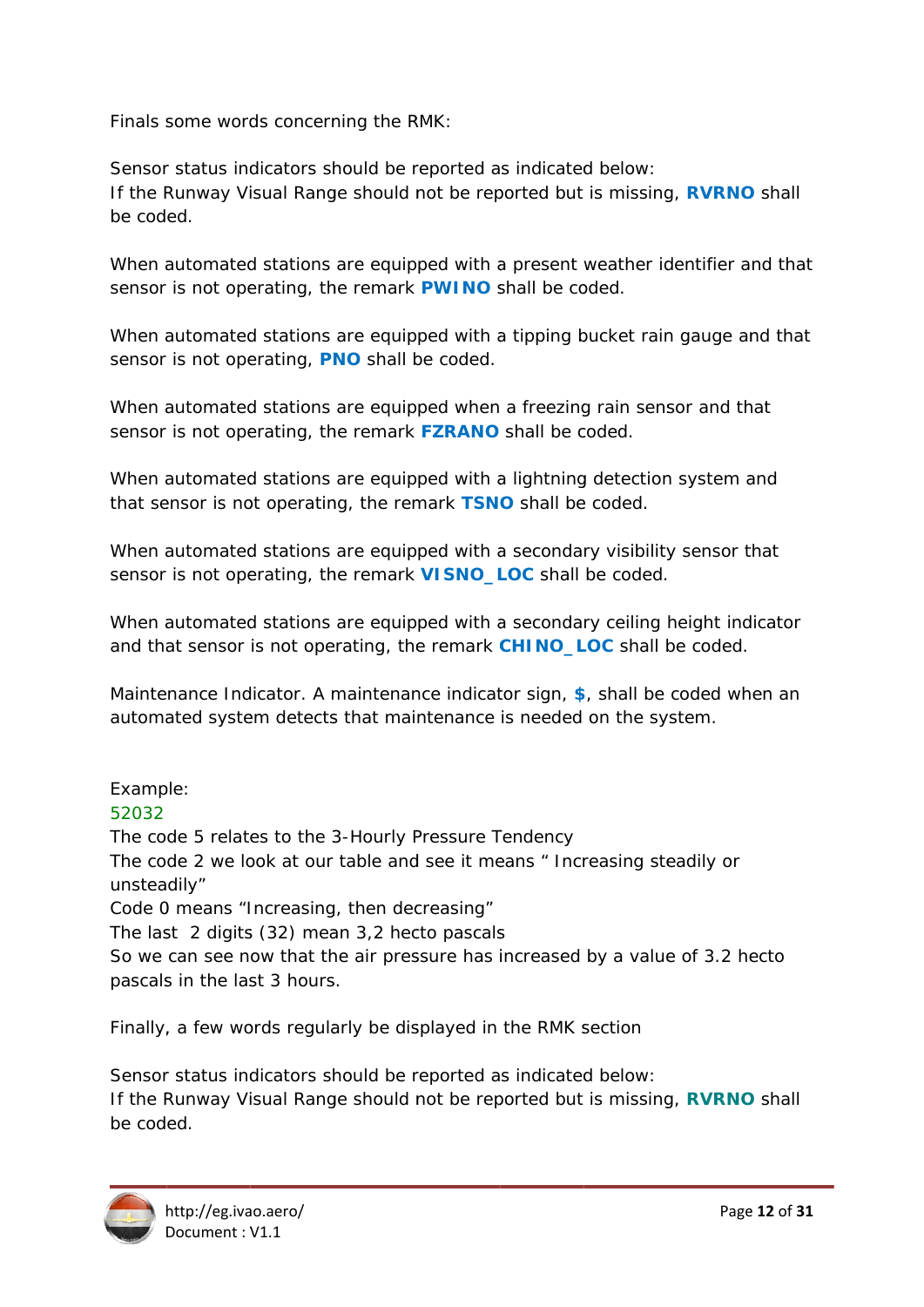When automated stations are equipped with a present weather identifier and that sensor is not operating, the remark **PWINO** shall be coded.

When automated stations are equipped with a tipping bucket rain gauge and that sensor is not operating, **PNO** shall be coded.

When automated stations are equipped when a freezing rain sensor and that sensor is not operating, the remark **FZRANO** shall be coded.

When automated stations are equipped with a lightning detection system and that sensor is not operating, the remark TSNO shall be coded.

When automated stations are equipped with a secondary visibility sensor that sensor is not operating, the remark **VISNO\_LOC** shall be coded.

When automated stations are equipped with a secondary ceiling height indicator and that sensor is not operating, the remark **CHINO\_LOC** shall be coded.

Maintenance Indicator. A maintenance indicator sign, \$, shall be coded when an automated system detects that maintenance is needed on the system.

Just to practise I have created two examples, first try to decipher this information yourself and then check to see if it coincides with what is shown below

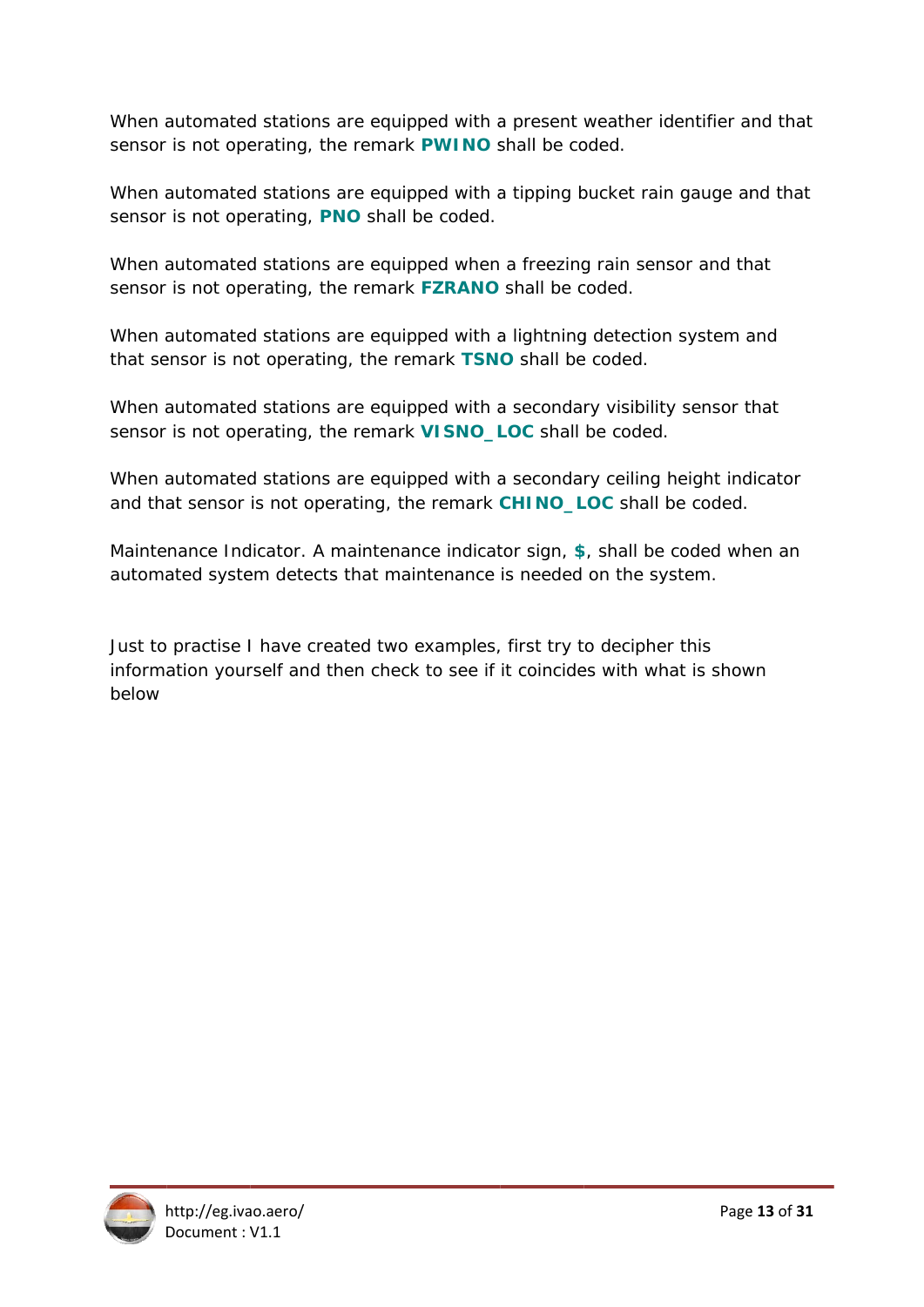Exercise 1:

METAR KOKC 082152Z 15014KT 2SM R35R/6000VP6000FT TSGSRA BR SCT022 BKN029 BKN045CB OVC190 26/23 A2957 RMK A02 PK WND 15026/2056 TSB30RAB31GSB52 SLP996 CONS LTGICCC S-W TS SW-W MOV NE P0009 T02560228

The METAR relates to Will Rogers Airport:

 $8<sup>th</sup>$  of the month at 21:52Z, wind heading 150 at 14 knots, Visibility is 2 statute miles, the RVR for runway 35R is 6000 feet variable and greater than 6000 feet. There is moderate

small hail/snow grains, thunderstorm, rain and fog.

The cloud cover is 1 to 2 octa at 2200 feet, 5 a 7 octa at 2900 feet, 5 a 7 octa at 4500 feet with Cumulus nimbus clouds and a complete cloud covering (8 octa) at 19000 feet.

Temperature is 26 degrees and dew point is 23 degrees Celsius.

De QNH is 29,57 Inches of Mercury.

The data was generated automatically without precipitation discriminator The expectation for the next few hours is that there will be Peak Wind with a heading of 150 degrees with a strength of 26 knots. This will happen at 20:56 Z Thunderstorm at 22:30, it began raining at 21:31. The wind gusts began at  $21:52$ 

The Sea Level Pressure is 999,6 Hpa. There is also a lightning storm of 6 flashes per minute and lightning takes place in the clouds, and between the clouds and the ground in the direction South and West.

The Thunderstorm now Southwest / West, is moving to the North-East.

In the last hour 9/100 Inches of Water Equivalent has fallen.

De temperature is 25,6C above zero while the dew point is 22,8C above zero.

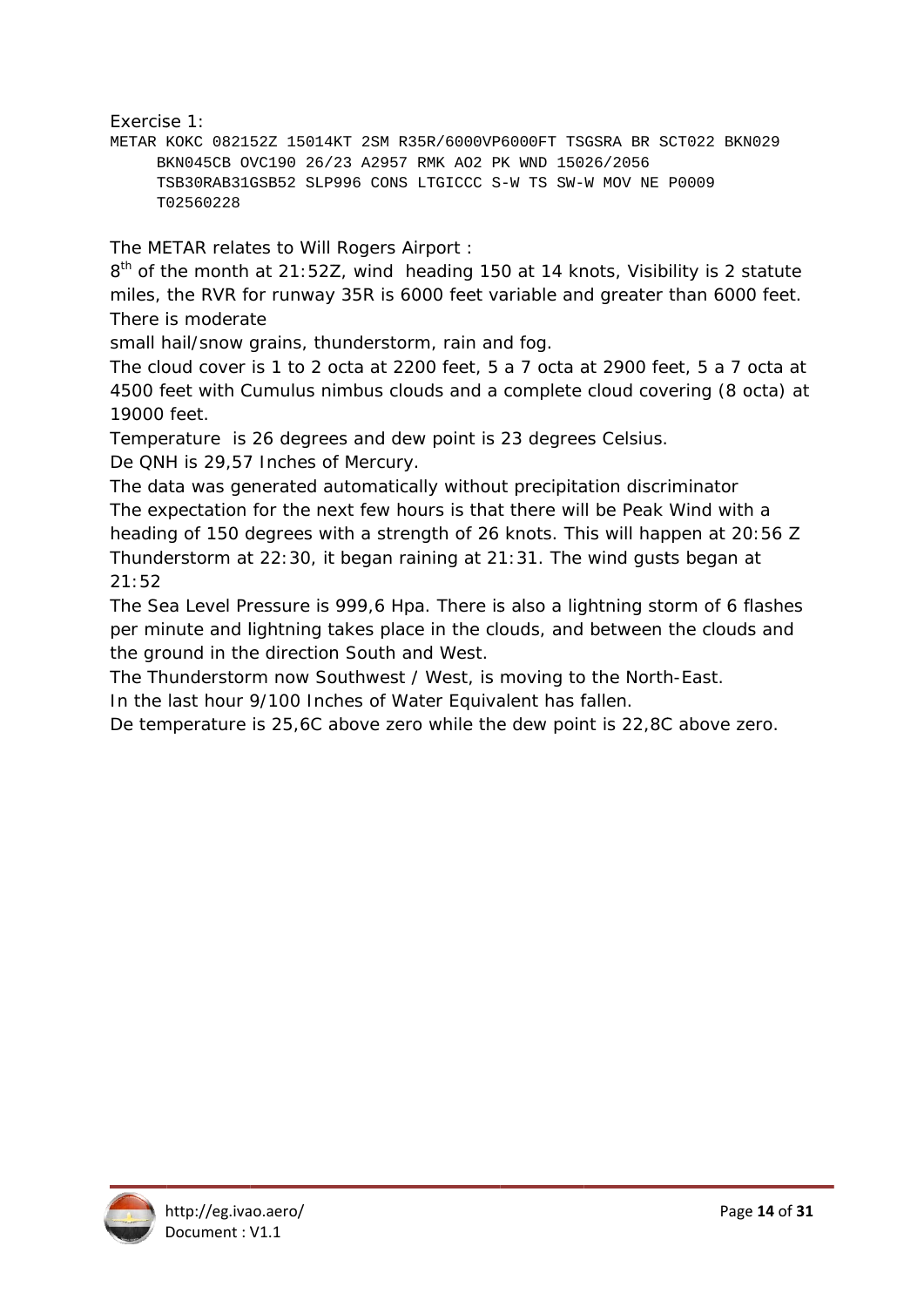Exercise 2:

SPECI KOKC 082131Z 16018KT 5SM -TSRA HZ SCT037CB SCT140 OVC190 27/22 A2957 RMK AO2 PK WND 15026/2056 TSB30RAB31 OCNL LTGIC SW-NW TS SW-NW MOV NE P0000

The METAR relates to Will Rogers Airport:

8<sup>th</sup> of the month at 21:31Z, wind heading 160 at 18 knots, Visibility is 5 Statute Miles.

There is a light thunderstorm, light rain and haze.

The cloud cover is 1 a 2 octa at 3700 feet with observations of Cumulus nimbus. At

14000 feet the cloud cover is 5 a 7 octa and at 19000 feet it is fully overcast 8 octa)

Temperature is 27C and the dew point 22C (both above zero)

QNH is 29,57 Inches of Mercury.

Peak Wind expected heading 150 at 26 knots, this will take place at 20.56Z Thunderstorm began at 21:30Z and it was raining at 21:31Z.

Occasional lightning of 1 flash per minute in de Southwest and Northwest. Thunderstorm is moving from the South West/North West to the North Eeast. No water equivalent has fallen in the last hour (Inches).

We made it in terms of our comprehensive course in regards to METAR for the advanced and TAF information.

I hope that we in the FLIGHT-ACADEMY have given you many new insights in regards to these very important weather bulletins.

To get the most from this extensive information, routine and exercise are the key to success

Fortunately, we have the Internet full of METAR and TAF data.

Try to look at METAR data and see if you can decipher it.

Below I have done some more information that relates to METAR and TAF.

Good luck in your future studies.

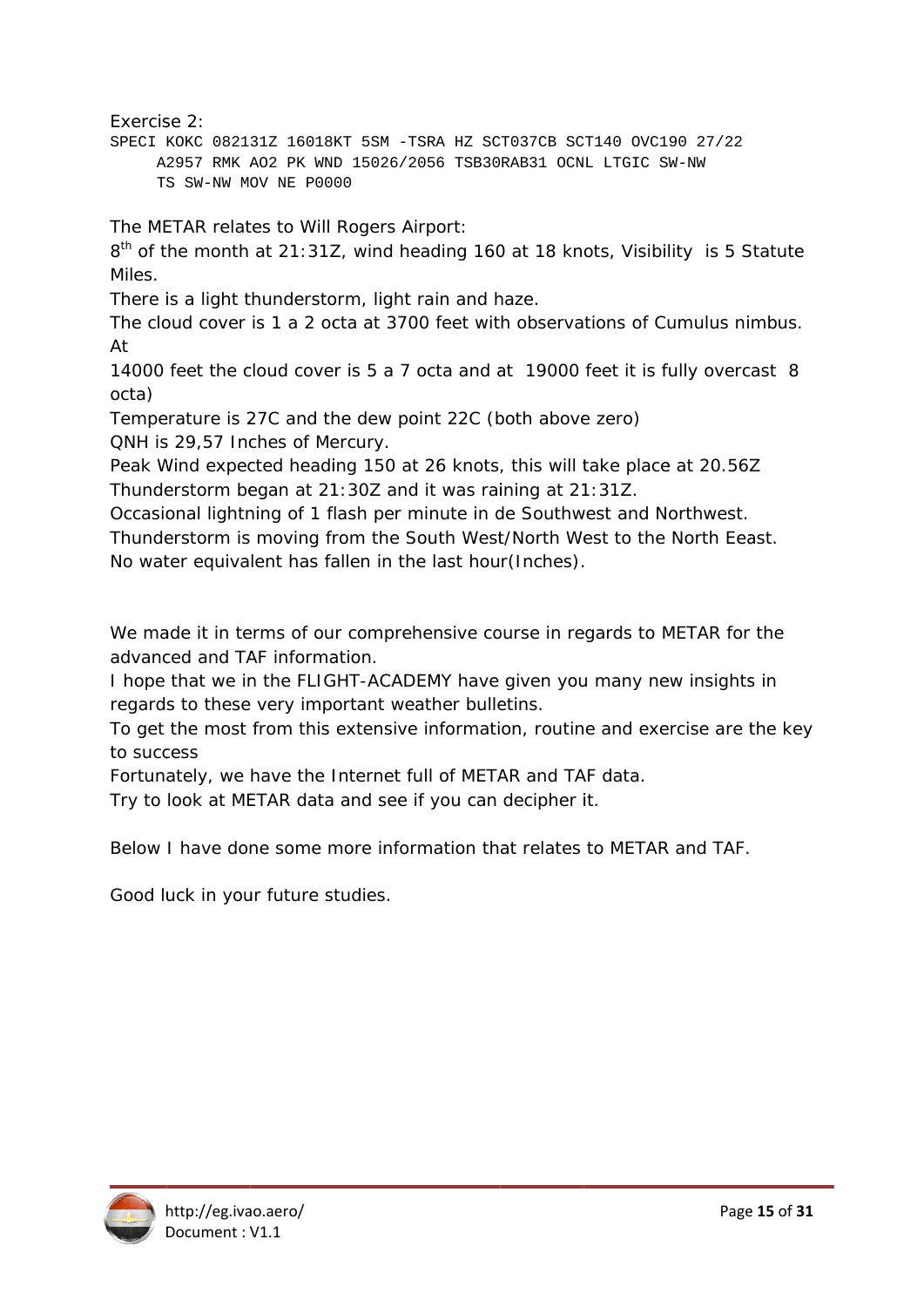# **Key to METAR Surface Weather Observations**

| <b>Unedited Surface Weather Observations</b><br>(METAR/SPEC) |                   | Latitude       | <b>NANANAN</b> |
|--------------------------------------------------------------|-------------------|----------------|----------------|
| 41♦ 59'                                                      |                   | Longitude      |                |
| $-87 + 55'$                                                  |                   | <b>Station</b> |                |
| Elev. (ft)                                                   |                   |                |                |
| 658                                                          |                   | <b>Time</b>    |                |
| Conversion                                                   |                   | Day            |                |
| 02                                                           |                   | Mon.           |                |
| 01                                                           |                   | Year           |                |
| 1999                                                         |                   | <b>SID</b>     |                |
| ORD                                                          |                   |                |                |
| <b>WIND</b>                                                  | <b>VISIBILITY</b> |                |                |
| т                                                            |                   |                |                |
| Y                                                            |                   |                |                |
| P                                                            |                   |                |                |
| E<br><b>TIME</b>                                             |                   |                |                |
| (LST) DIR                                                    |                   |                |                |
| TRUE SPD                                                     |                   |                |                |
| <b>KTS</b><br><b>GUST</b>                                    |                   |                |                |
| <b>KTS</b><br><b>VARIABILITY TRUE</b>                        | <b>SURFACE</b>    |                |                |
| <b>STATUTE</b><br>MILES RUNWAY                               |                   |                |                |
| <b>VISUAL</b>                                                |                   |                |                |
| RANGE (FT) PRESENT                                           |                   |                |                |
| WEATHER<br><b>SKY CONDITIONS</b>                             | <b>TEMP</b>       |                |                |
| $\odot$ C<br><b>DEW</b>                                      |                   |                |                |
| <b>POINT</b>                                                 |                   |                |                |
| $\odot$<br>ALTI-                                             |                   |                |                |
| <b>METER</b><br>INS.                                         |                   |                |                |
| 12<br>3<br>5<br>6<br>4                                       | 7                 | 8              | 9              |
| S 0049 100<br>21                                             |                   | 3/4            |                |
| R14R/4000VP6000FT                                            | $-SN$ BR          |                |                |
| BKN005 OVC015                                                | $-08$             | $-09$          | A3024          |
|                                                              |                   |                |                |

Station (Type, Name, State)  $\sum$  ASOS CHICAGO, IL REMARKS AND SUPPLEMENTAL CODED DATA

| Column<br>Number |             |                               |                                                                                                                                                                       |
|------------------|-------------|-------------------------------|-----------------------------------------------------------------------------------------------------------------------------------------------------------------------|
|                  | <b>TYPE</b> |                               | $ S$ - routine (standard) hourly observation.<br>Type of Observation Non-standard time observation will also show type $S$ on these forms, although they are<br>Inot. |
| 2                | TIME(LST)   | Time of<br><b>Observation</b> | reported as "Local Standard Time"                                                                                                                                     |
| 3                | DIR TRUE    | <b>Wind Direction</b>         | direction from which wind blows. Reported to nearest degree, 0 to 359, from true north.<br>Based on a 2-minute average just prior to observation time.                |

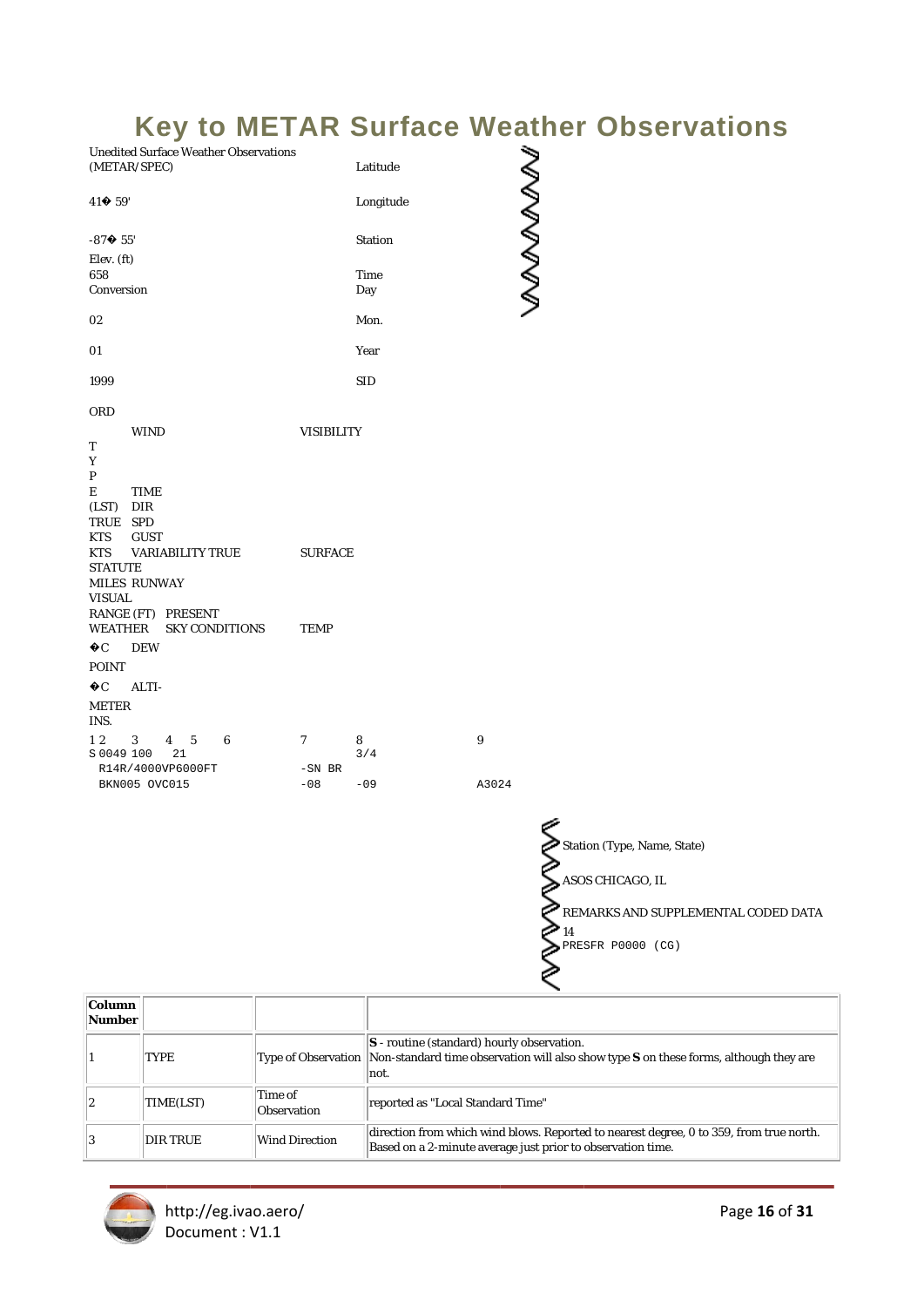| 4  | <b>SPD KTS</b>                                           | <b>Wind Speed</b>                                                          | reported in knots. Based on a 2-minute average just prior to observation time.                                                                                                                                                                                                                                                  |
|----|----------------------------------------------------------|----------------------------------------------------------------------------|---------------------------------------------------------------------------------------------------------------------------------------------------------------------------------------------------------------------------------------------------------------------------------------------------------------------------------|
| 5  | <b>GUST KTS</b>                                          | <b>Wind Gust</b>                                                           | maximum 5-second peak wind speed measured in the last ten minutes.                                                                                                                                                                                                                                                              |
| 6  | <b>VARIABILITY</b><br>TRUE                               | Variable Wind<br><b>Direction Indicator</b>                                | determined if during the 2-minute evaluation period it varies by 60 degrees or more<br>regardless of wind speed.                                                                                                                                                                                                                |
| 7  | <b>SURFACE</b><br><b>STATUTE MILES</b>                   | <b>Prevailing Surface</b><br>Visibility                                    | reported in statute miles & fractions. Max reported visibiltiy is 10 statute miles. Derived by<br>sensors. Reported as variable is prevailing visibility varies by 1/2 mile or more and the<br>average visibility is less than 3 miles.                                                                                         |
| 8  | RUNWAY VISUAL<br><b>RANGE (FT)</b>                       | <b>Secondary Visibility</b><br><b>Measurements</b>                         | reported when surface visibility 1 mile or less. Runway Visual Range: R; 2-digit runway<br>designator Left, Center, or Right as needed; "/index.html"; Minus or Plus, 4-digit<br>value; 4-digit value Varialbility 4-digit value and tendency Down, Up or No change)                                                            |
| 19 | <b>PRESENT</b><br><b>WEATHER</b>                         | See Table of Significant Weather and Obscurations Reported by ASOS (below) |                                                                                                                                                                                                                                                                                                                                 |
| 10 | <b>SKY CONDITION</b>                                     | Cloud amount.<br>height and type                                           | SKy Clear 0/8, FEW">"0/8-2/8, SCaTtered 3/8-4/8, BroKeN 5/8-7/8, OVerCast 8/8;<br>3-digit height in hundreds of ft; Towering CUmulus or CumulonimBus in METAR.<br>Vertical Visibility for obscured sky and height "VV004". More than 1 layer may be<br>reported. ASOS stations report only, CLeaR for "clear below 12,000 feet" |
| 11 | <b>TEMP</b>                                              | Dry Bulb<br>Temperature                                                    | reported in whole degrees Celsius                                                                                                                                                                                                                                                                                               |
| 12 | <b>DEW POINT</b>                                         | Dew Point<br>Temperature                                                   | reported in whole degrees Celsius                                                                                                                                                                                                                                                                                               |
| 13 | <b>ALTIMETER (INS.)</b>                                  | <b>Altimeter Setting in</b><br><b>Inches of Mercury</b>                    | reported to nearest hundreth of an inch. Altimeter setting is the computed pressure value<br>to which an aircraft altimeter scale is set so that it will indicate the altitude above mean sea<br>level of an aircraft on the ground at the location for which the value was determined.                                         |
| 14 | <b>REMARKS AND</b><br><b>SUPP'L CODED</b><br><b>DATA</b> | See table xxx below for details                                            |                                                                                                                                                                                                                                                                                                                                 |

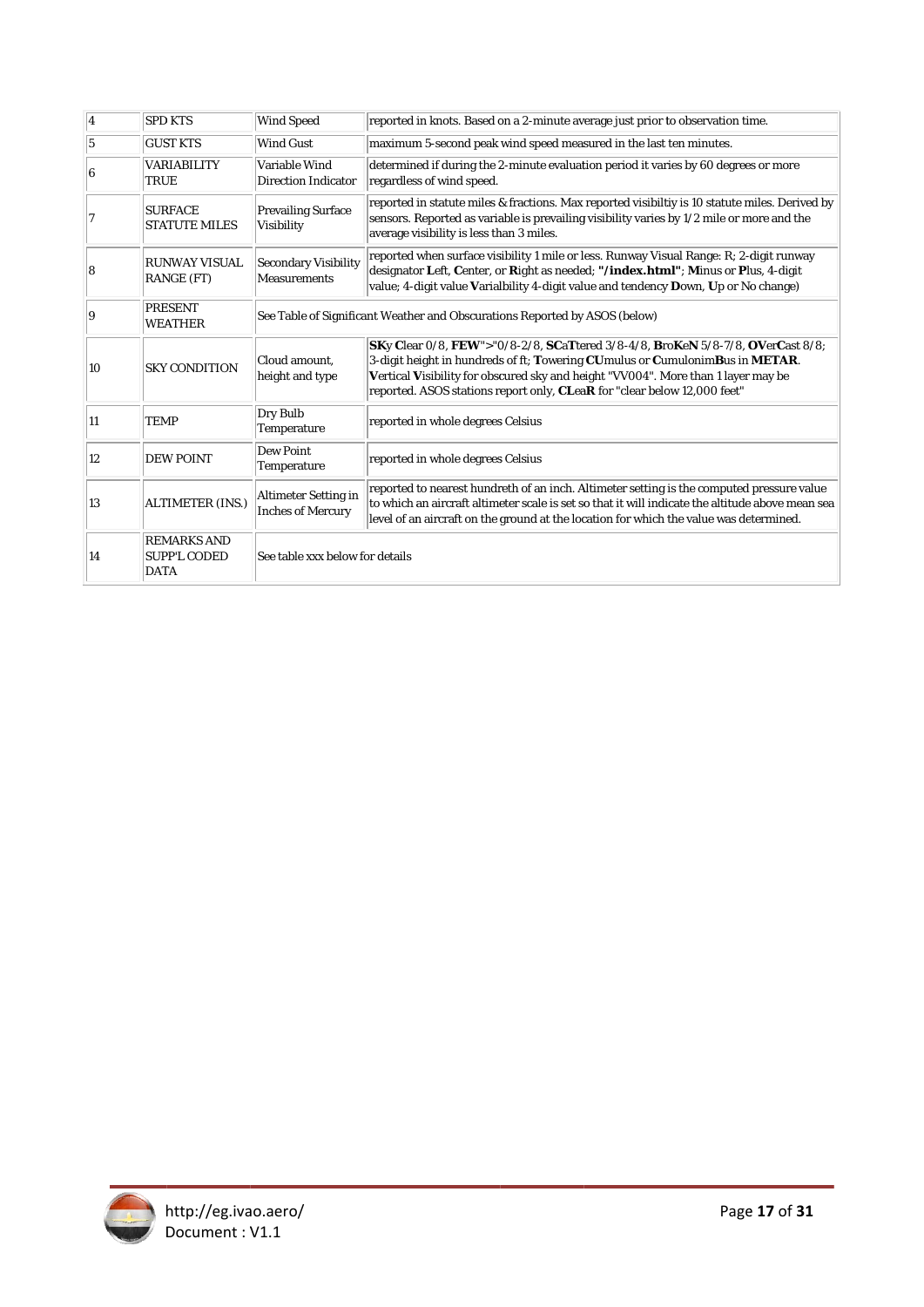# **Table of Significant Weather and Obscurations** Reported under "Present Weather" Column

| <b>QUALIFIER: Intensity or Proximity</b>                                        |                                                                                      |                     |                                    |  |  |
|---------------------------------------------------------------------------------|--------------------------------------------------------------------------------------|---------------------|------------------------------------|--|--|
| $\boldsymbol{\mathsf{''-}}\boldsymbol{\mathsf{''}}$ Light<br>"no sign" Moderate |                                                                                      | $"$ +" Heavy        |                                    |  |  |
|                                                                                 | VC Vicinity: but not at aerodrome. Between 5 and 10SM of the point(s) of observation |                     |                                    |  |  |
| <b>Descriptor</b>                                                               |                                                                                      |                     |                                    |  |  |
| <b>MI</b> Shallow                                                               | <b>BC</b> Patches                                                                    | <b>PR</b> Partial   | <b>TS Thunderstorm</b>             |  |  |
| <b>BL</b> Blowing                                                               | <b>SH Showers</b>                                                                    | <b>DR</b> Drifting  | <b>FZ</b> Freezing                 |  |  |
| <b>WEATHER PHENOMENA</b>                                                        |                                                                                      |                     |                                    |  |  |
| Precipitation                                                                   |                                                                                      |                     |                                    |  |  |
| <b>DZ</b> Drizzle                                                               | <b>RA</b> Rain                                                                       | <b>SN Snow</b>      | <b>SG Snow grains</b>              |  |  |
| IC Ice crystals                                                                 | PL Ice pellets                                                                       |                     | GS Small hail/snow pellets         |  |  |
|                                                                                 | UP Unknown precipitation in automated observations                                   |                     |                                    |  |  |
|                                                                                 | <b>Obscuration</b>                                                                   |                     |                                    |  |  |
| BR Mist $(>= 5/8SM)$                                                            | FG Fog $(5/8SM)$                                                                     | <b>FU Smoke</b>     | VA Volcanic Ash                    |  |  |
| <b>SA Sand</b>                                                                  | <b>HZ</b> Haze                                                                       | <b>PY Spray</b>     | DU Widespread dust                 |  |  |
| Other                                                                           |                                                                                      |                     |                                    |  |  |
| SQ Squall                                                                       | <b>SS Sandstorm</b>                                                                  | <b>DS Duststorm</b> | PO Well developed dust/sand whirls |  |  |
| <b>FC Funnel cloud</b>                                                          | +FC tornado/waterspout                                                               |                     |                                    |  |  |

### Table of Remarks and Supplemental Coded Data

The following groups are reported in the Remarks section of the SWO reports. Remarks include clarifying or augmenting data concerning elements in the body of the SWO reports, additive coded data, and maintenance data. If an element or phenomena does not occur, is missing, or cannot be observed, the corresponding group and space are omitted (body and/or remarks) from that particular report, except for Sea-level Pressure (SLPppp). SLPNO shall be reported in a METAR when the SLP is not available. The left most column are examples.

| TORNADO,<br><b>FUNNEL</b><br><b>CLOUD</b> or<br><b>WATERSPOUT</b> | <b>TORNADIC ACTIVITY</b>                                                                   | Augmented; report should include TORNADO, FUNNEL CLOUD or WATERSPOUT, time (after<br>the hour) of beginning/end, location, movement; e.g., TORNADO B25 N MOVE E                                                                                                                                                                                                 |
|-------------------------------------------------------------------|--------------------------------------------------------------------------------------------|-----------------------------------------------------------------------------------------------------------------------------------------------------------------------------------------------------------------------------------------------------------------------------------------------------------------------------------------------------------------|
| A <sub>02</sub>                                                   | TYPE OF AUTOMATED<br><b>STATION</b>                                                        | AO1; automated station without a precipitation descriminator. AO2; automated station with<br>precipitation descriminator.                                                                                                                                                                                                                                       |
| <b>PK WND</b><br>20032/25                                         | <b>PEAK WIND</b>                                                                           | PK WND dddff(F)/(hh)mm; direction in tens of degrees, speed in whole knots, time (reported in<br>UTC) in minutes after the hour. Only minutes after the hour is included if the hour can be inferred<br>from the report.                                                                                                                                        |
| <b>WSHFT 1715</b>                                                 | WIND SHIFT,/FONT>                                                                          | WSHFT followed by hours and minutes of occurrence. The term FROPA may be entered after the<br>time if it is reasonably certain that the wind shift was a result of a frontal passage.                                                                                                                                                                           |
| <b>TWR VIS 2</b>                                                  | <b>TOWER OR SURFACE</b><br><b>VISIBILITY</b>                                               | TWR VIS vvvvv: visibility reported by tower personnel, e.g., TWR VIS 2; SFC VIS vvvvv: visibility<br>reported by ASOS or observer.                                                                                                                                                                                                                              |
| VIS 3/4V1 1/2                                                     | <b>VARIABLE PREVAILING</b><br><b>VISIBILITY</b>                                            | VIS $v_n v_n v_n v_n v_n v_x v_x v_x v_x v_x$ ; reported if prevailing visibility is <3 statute miles and variable.                                                                                                                                                                                                                                             |
| <b>VIS 3/4 RWY11</b>                                              | <b>VISIBILITY AT SECOND</b><br><b>LOCATION</b>                                             | VIS vvvvv(LOC); reported if different than the reported prevailing visibility in the body of the<br>report.                                                                                                                                                                                                                                                     |
| <b>FRQ LTG NE</b>                                                 | <b>LIGHTNING</b>                                                                           | (FREQUENCY) LTG (LOCATION); when detected the frequency and location is reported, e.g.,<br>FRQ LTG NE, meaning frequent lightning to northeast of station.<br>(See code details in table below)                                                                                                                                                                 |
| RAB07                                                             | <b>BEGINNING AND</b><br><b>ENDING TIME OF</b><br>PRECIPITATION AND<br><b>THUNDERSTORMS</b> | w'w'B(hh)mmE(hh)mm; TSB(hh)mmE(hh)mm, where w'w' is the present weather precipitation<br>contraction, B indicates began, E indicates ended; (hh) indicates the hour (reported in UTC) the<br>phenomena began or ended and can be omitted if the hour can be inferred from the report, mm<br>indicates the minutes after the hour the phenomenon began or ended. |
|                                                                   | <b>VIRGA</b>                                                                               | Augmented to report by human observer; indicates precipitation not reaching the ground is<br>observed.                                                                                                                                                                                                                                                          |
| <b>CIG 013V017</b>                                                | <b>VARIABLE CEILING</b>                                                                    | $\overline{CIG}$ h <sub>n</sub> h <sub>n</sub> h <sub>n</sub> Vh <sub>x</sub> h <sub>x</sub> ;<br>reported if the ceiling in the body of the report is <3000 feet and variable.                                                                                                                                                                                 |

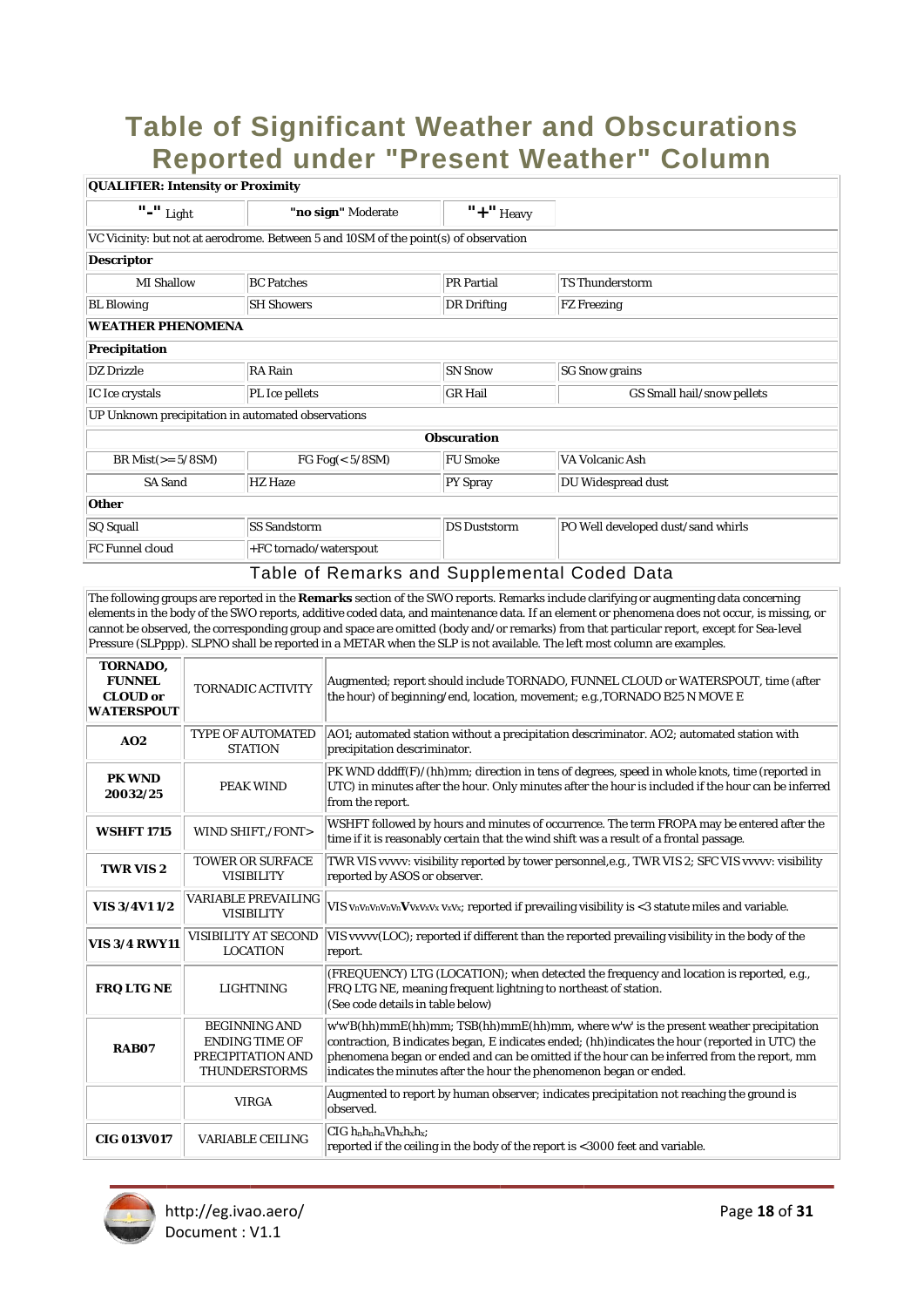| <b>CIG 017</b><br><b>RWY11</b> | <b>CEILING HEIGHT AT</b><br><b>SECOND LOCATION</b>                 | CIG hhh[LOC]; Ceiling height reported if secondary ceilometer site ceiling value is different than<br>the ceiling height in the body of the report.                                                                                                                                                                                                                                                                                                                                |  |
|--------------------------------|--------------------------------------------------------------------|------------------------------------------------------------------------------------------------------------------------------------------------------------------------------------------------------------------------------------------------------------------------------------------------------------------------------------------------------------------------------------------------------------------------------------------------------------------------------------|--|
| <b>PRESFR</b>                  | PRESSURE RISING OR<br><b>FALLING RAPIDLY</b>                       | PRESRR or PRESFR; pressure rising or falling rapidly at time of observation.                                                                                                                                                                                                                                                                                                                                                                                                       |  |
| <b>SLP125</b>                  | <b>SEA LEVEL PRESSURE</b>                                          | SLPppp; sea level pressure reported for ppp in tens, units, and tenths of hPa.                                                                                                                                                                                                                                                                                                                                                                                                     |  |
| <b>POOO3</b>                   | <b>HOURLY</b><br><b>PRECIPITATION</b><br><b>AMOUNT</b>             | Prrrr; in tens, units, tenths and hundredths of an inch since last regular hourly METAR. A trace is<br>reported as P0000.                                                                                                                                                                                                                                                                                                                                                          |  |
| 60009                          | 3- AND 6-HOUR<br><b>PRECIPITATION</b><br><b>AMOUNT</b>             | 6RRRR; precipitation amount, including water equivalent, to nearest 0.01 inches for past 6 hours<br>reported in 00, 06, 12, and 18 UTC observations and for past 3 hours in 03, 09, 15, and 21 UTC<br>observations. A trace is 60000.                                                                                                                                                                                                                                              |  |
| 70015                          | 24-HOUR<br><b>PRECIPITATION</b><br><b>AMOUNT</b>                   | $7R_{24}R_{24}R_{24}R_{24}$ ; precipitation amount to nearest 0.01 inches for past 24 hours reported in 12 UTC<br>observation; e.g., 70015 indicates 0.15 inches of precipitation for past 24 hours.                                                                                                                                                                                                                                                                               |  |
| T00640036                      | <b>HOURLY</b><br><b>TEMPERATURE AND</b><br><b>DEW POINT</b>        | $Ts_nT_aT_aT_aS_nT'_aT'_aT'_a$ ; reported to nearest tenth of $\rm ^oC;$ $s_n$ : 1 if<br>temperature or dew point below 0°C and 0 if temperature/dew<br>point 0°C or higher.                                                                                                                                                                                                                                                                                                       |  |
| 10066                          | <b>6-HOUR MAXIMUM</b><br><b>TEMPERATURE</b>                        | $\frac{1}{1}$ S <sub>n</sub> T <sub>x</sub> T <sub>x</sub> T <sub>x</sub> ; maximum temperature for past 6 hours reported to nearest tenth of degree Celsius;<br>reported on 00, 06, 12, 18 UTC reports; $s_n = 1$ if temperature below 0°C and 0 if temperature 0°C<br>or higher.                                                                                                                                                                                                 |  |
| 21012                          | <b>6-HOUR MINIMUM</b><br><b>TEMPERATURE</b>                        | $2s_nT_nT_nT_n$ ; minimum temperature for past 6 hours reported to nearest tenth of degree Celsius;<br>reported on 00, 06, 12, 18 UTC reports; $s_n = 1$ if temperature below 0°C and 0 if temperature 0°C<br>or higher.                                                                                                                                                                                                                                                           |  |
| 400461006                      | <b>24-HOUR MAXIMUM</b><br><b>AND MINIMUM</b><br><b>TEMPERATURE</b> | $4s_nT_xT_xT_xs_nT_nT_nT_n$ ; maximum temperature for past 6 hours reported to nearest tenth of degree<br>Celsius; reported on midnight local standard time reports; $s_n = 1$ if temperature below 0°C and 0 if<br>temperature 0°C or higher; e.g., 400461006 indicates a 24-hour maximum temperature of 4.6°C<br>and a 24-hour minimum temperature of -0.6°C.                                                                                                                    |  |
| 58033                          | <b>PRESSURE TENDENCY</b>                                           | 5 5appp; the character (a) and amount of change in pressure (ppp) in tenths of hPa for the past 3<br>hours.<br>(See code details in table below)                                                                                                                                                                                                                                                                                                                                   |  |
| <b>TSNO</b>                    | <b>SENSOR STATUS</b><br><b>INDICATORS</b>                          | RVRNO: RVR missing; PWINO: precipitation identifier information not available; PNO:<br>precipitation amount not available; FZRANO: freezing rain information not available; TSNO:<br>thunderstorm information not available (may indicate augmenting weather observer not logged<br>on); VISNO [LOC} visibility at second location not available, e.g. VISNO RWY06; CHINO [LOC}:<br>(cloud-height-indicator) sky condition at secondary location not available, e.g., CHINO RWY06. |  |
| s                              | MAINTENANCE CHECK<br><b>INDICATOR</b>                              | Maintenance is needed on the system.                                                                                                                                                                                                                                                                                                                                                                                                                                               |  |

# Table of Remarks Referring to Type and Frequency of Lightning

| <b>Type of Lightning</b>      |                    |                                                                                        |  |
|-------------------------------|--------------------|----------------------------------------------------------------------------------------|--|
| <b>Type</b>                   | <b>Contraction</b> | <b>Definition</b>                                                                      |  |
| Cloud-ground                  | CG                 | Lightning occurring between cloud and ground.                                          |  |
| In-cloud                      | IC                 | Lightning which takes place within the cloud.                                          |  |
| Cloud-cloud                   | CC                 | Streaks of lightning reaching from one cloud to another.                               |  |
| Cloud-air                     | <b>CA</b>          | Streaks of lightning which pass from a cloud to the air, but do not strike the ground. |  |
| <b>Frequency of Lightning</b> |                    |                                                                                        |  |
| <b>Frequency</b>              | <b>Contraction</b> | <b>Definition</b>                                                                      |  |
| Occasional                    | <b>OCNL</b>        | Less than 1 flash per minute.                                                          |  |
| Frequent                      | <b>FRQ</b>         | About 1 to 6 flashes per minute.                                                       |  |
| Continuous                    | <b>CONS</b>        | More than 6 flashes per minute.                                                        |  |

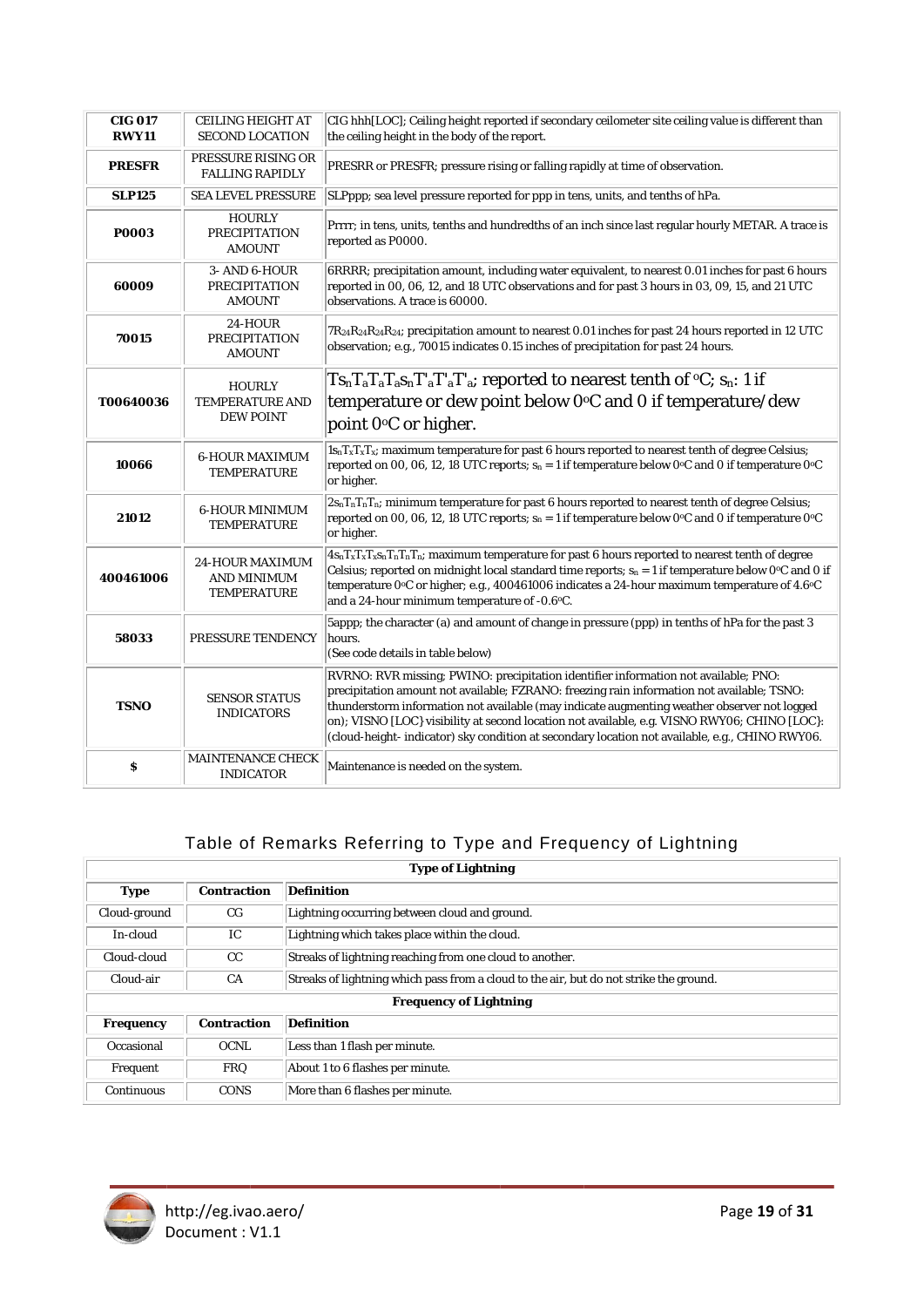# Table of Remarks Referring to Characteristics of Pressure Tendency

| <b>Primary</b><br><b>Requirement</b> | <b>Description</b>                                                                  | Code<br><b>Figure</b> |
|--------------------------------------|-------------------------------------------------------------------------------------|-----------------------|
| Atmospheric                          | Increasing, then decreasing                                                         | $\bf{0}$              |
| pressure now                         | Increasing, then then steady, or increasing then increasing more slowly.            | $\bf{l}$              |
| higher than 3                        | Increasing steadily or unsteadily.                                                  | $\overline{c}$        |
| hours ago.                           | Decreasing or steady, then increasing; or increasing, then increasing more rapidly. | 3                     |
| Atmospheric                          | Increasing, then decreasing                                                         | $\bf{0}$              |
| pressure now<br>same as 3 hours      | <b>Steady</b>                                                                       | 4                     |
| ago.                                 | Decreasing, then increasing.                                                        | 5                     |
| Atmospheric                          | Decreasing, then increasing.                                                        | 5                     |
| pressure now                         | Decreasing then steady; or decreasing then decreasing more slowly.                  | 6                     |
| lower than 3                         | Decreasing steadily or unsteadily.                                                  | 7                     |
| hours ago.                           | Steady or increasing, then decreasing; or decreasing then decreasing moe rapidly.   | 8                     |
|                                      |                                                                                     |                       |

| <b>WORD</b>    | <b>DESCRIPTION</b>              |
|----------------|---------------------------------|
|                | Hail                            |
| A              |                                 |
| <b>ABM</b>     | Abeam                           |
| <b>ABV</b>     | Above                           |
| <b>AC</b>      | Altocumulus                     |
| <b>ACCAS</b>   | Altocumulus castellanus         |
| <b>ACCUM</b>   | Altocumulate                    |
| <b>ACLD</b>    | Above clouds                    |
| <b>ACSL</b>    | Standing lenticular altocumulus |
| <b>ACTV</b>    | Active                          |
| <b>ACYC</b>    | Anticyclonic                    |
| <b>ADDN</b>    | Addition                        |
| <b>ADRNDCK</b> | Adirondack                      |
| <b>ADVCTN</b>  | Advection                       |
| <b>ADVY</b>    | Advisory                        |
| <b>AFDK</b>    | <b>After Dark</b>               |
| <b>AFT</b>     | After                           |
| <b>AFTN</b>    | Afternoon                       |
| <b>AGL</b>     | Above Ground Level              |
| <b>AGN</b>     | Again                           |
| <b>AHD</b>     | Ahead                           |
| <b>AIREP</b>   | Air Report                      |
| <b>AIRMET</b>  | Airmen's Meteorological Info    |
| <b>ALF</b>     | Aloft                           |
| <b>ALG</b>     | Along                           |
| <b>ALGHNY</b>  | Allegheny                       |
| <b>ALQDS</b>   | All quadrants                   |

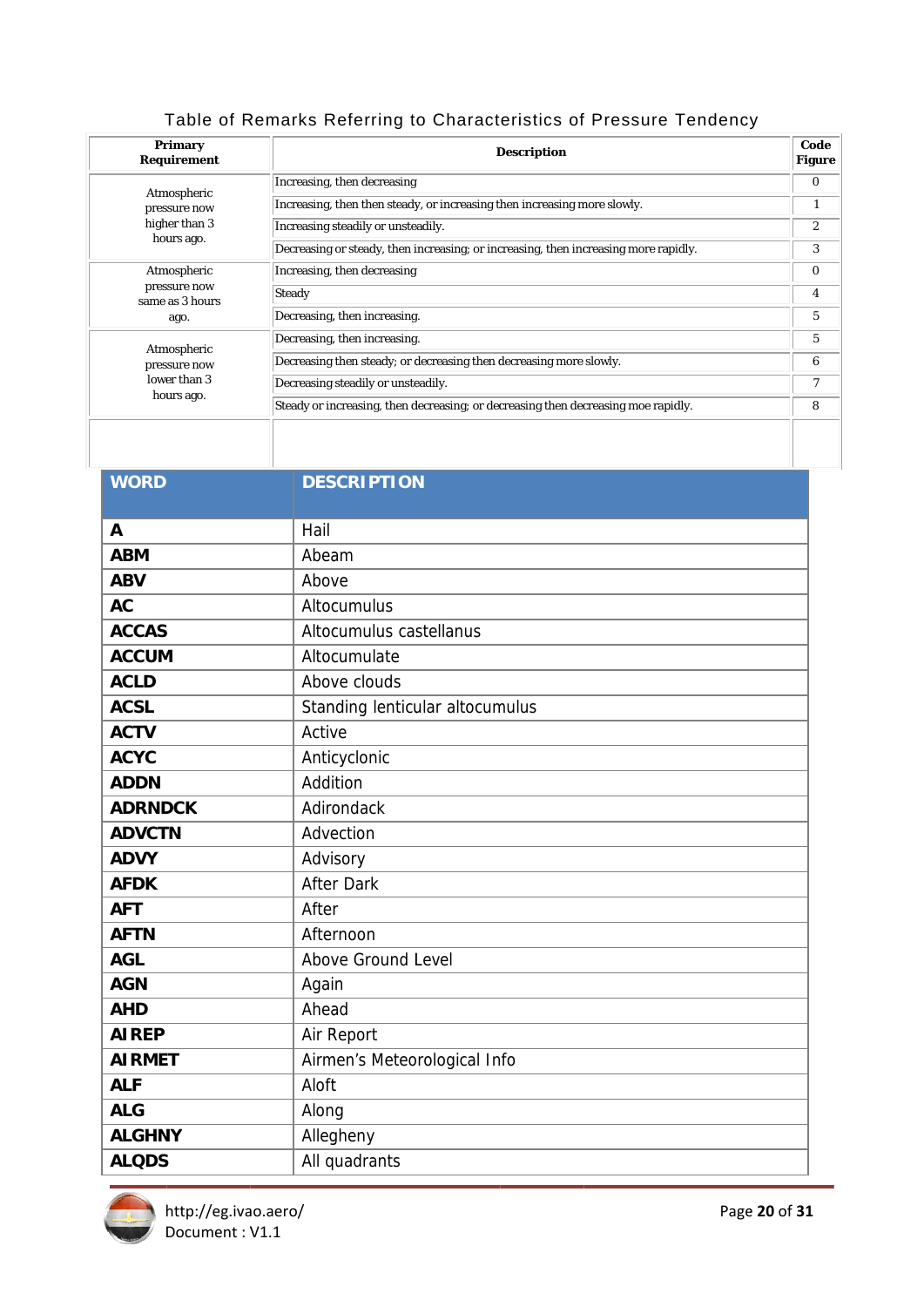| <b>ALSTG</b>  | Altimeter setting                                              |
|---------------|----------------------------------------------------------------|
| <b>ALTA</b>   | Alberta                                                        |
| <b>ALUTN</b>  | Alleutian                                                      |
| <b>AMD</b>    | Amended forecast                                               |
| <b>AMDT</b>   | Amendment                                                      |
| <b>AMOS</b>   | Automatic Meteorological observing system                      |
| <b>AMS</b>    | Air mass                                                       |
| <b>ANLYS</b>  | Analysis                                                       |
| <b>AO1</b>    | Automated observation with no precip discriminator (rain/snow) |
| <b>AO2</b>    | Automated observation with precip discriminator (rain/snow)    |
| <b>AOA</b>    | At or above                                                    |
| <b>AOB</b>    | At or below                                                    |
| <b>AP</b>     | Anomalous propagation                                          |
| <b>APCH</b>   | Approach                                                       |
| <b>APRNT</b>  | Apparent                                                       |
| <b>AS</b>     | Altostratus                                                    |
| <b>ASOS</b>   | Automated surface observing system                             |
| <b>ATLC</b>   | Atlantic                                                       |
| <b>ATTM</b>   | At this time                                                   |
| <b>AURBO</b>  | Aurora Borealis                                                |
| <b>AUTOB</b>  | Automatic weather reporting system                             |
| <b>AWOS</b>   | Automatic weather observing system                             |
| B             | Beginning of precipitation (time in minutes (wx reports only)  |
| <b>BACLIN</b> | Baroclinic prognosis                                           |
| <b>BATROP</b> | Barotropic or barotropic prognosis                             |
| <b>BC</b>     | <b>British Columbia</b>                                        |
| <b>BCFG</b>   | Fog patches                                                    |
| <b>BCKG</b>   | <b>Backing</b>                                                 |
| BCM(G)        | Become (becoming)                                              |
| <b>BD</b>     | Blowing dust (wx reports only)                                 |
| <b>BFDK</b>   | Before dark                                                    |
| <b>BINOVC</b> | Breaks in overcast                                             |
| <b>BKN</b>    | <b>Broken</b>                                                  |
| <b>BLDUP</b>  | Build up                                                       |
| <b>BLKHLS</b> | <b>Black Hills</b>                                             |
| <b>BLO</b>    | <b>Below</b>                                                   |
| <b>BN</b>     | Blowing sand (wx reports only)                                 |
| <b>BNDRY</b>  | Boundary                                                       |
| <b>BOVC</b>   | Base of overcast                                               |
| <b>BRAF</b>   | Braking action fair                                            |
| <b>BRAG</b>   | Braking action good                                            |
| <b>BRAN</b>   | Braking action nil                                             |

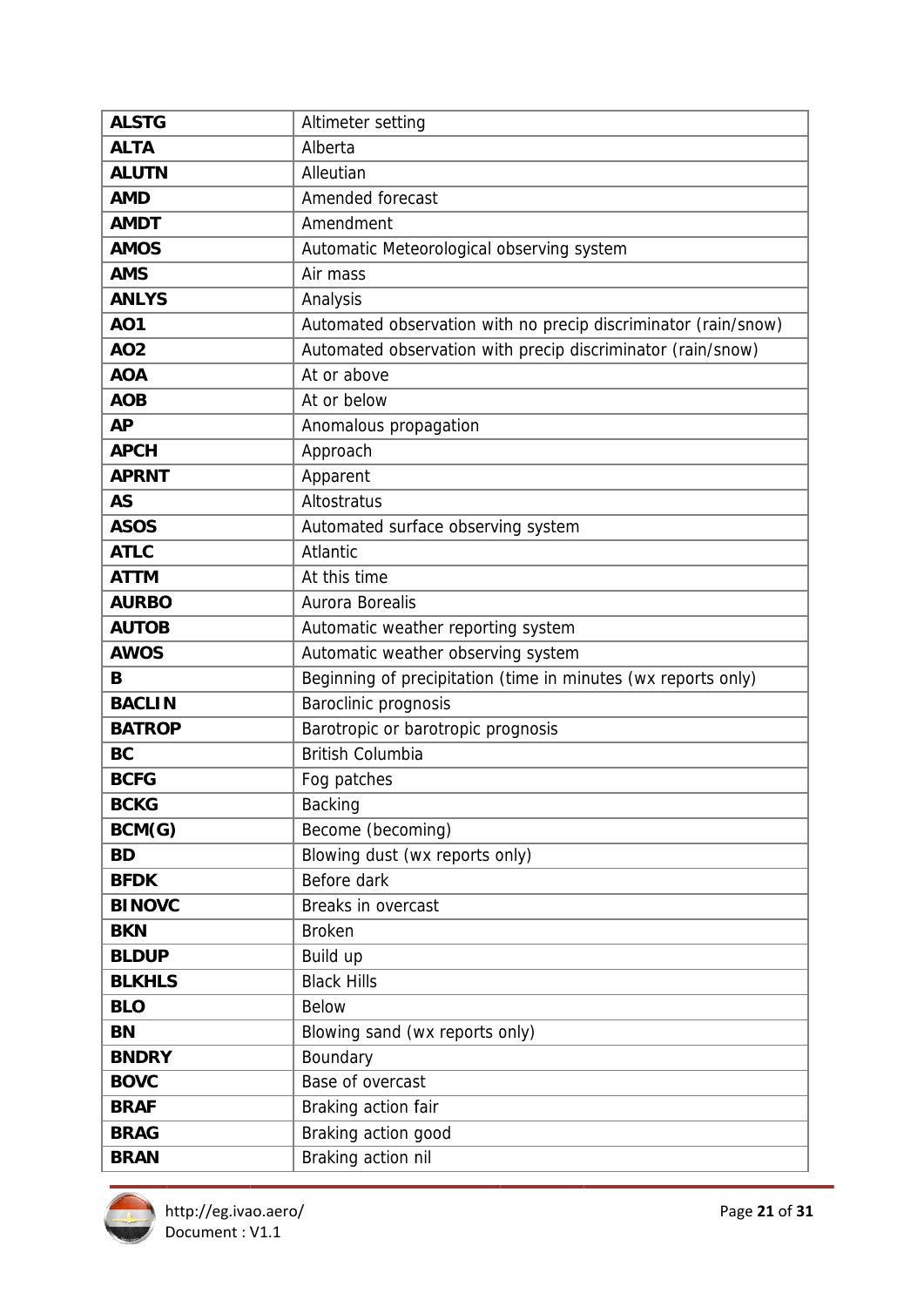| <b>BRAP</b>              | Braking action poor              |
|--------------------------|----------------------------------|
| <b>BRF</b>               | <b>Brief</b>                     |
| <b>BRKSHR</b>            | <b>Berkshire</b>                 |
| <b>BS</b>                | Blowing snow (wx reports only)   |
| <b>BTWN</b>              | <b>Between</b>                   |
| BY                       | Blowing spray (wx reports only)  |
| CA                       | Clear above (PIREP only)         |
| <b>CAN</b>               | Canada                           |
| <b>CARIB</b>             | Caribbean                        |
| <b>CAS</b>               | Clear and smooth                 |
| <b>CASCDS</b>            | Cascades                         |
| <b>CAVOK</b>             | Ceiling and visibility OK        |
| <b>CAVU</b>              | Ceiling and visibility unlimited |
| CB                       | Cumulonimbus                     |
| <b>CBMAM</b>             | Cumulonimbus mammatus            |
| cc                       | Cirrocumulus                     |
| <b>CCSL</b>              | Standing lenticular cirrocumulus |
| <b>CDFNT</b>             | <b>Cold Front</b>                |
| <b>CFP</b>               | Cold front passage               |
| <b>CHC</b>               | Chance                           |
| <b>CHSPK</b>             | Chesapeake                       |
| <b>CIG</b>               | Ceiling                          |
| <b>CLD</b>               | Cloud                            |
| <b>CLFMEX</b>            | <b>Gulf of Mexico</b>            |
| <b>CLR</b>               | Clear                            |
| <b>CNDN</b>              | Canadian                         |
| <b>CNL</b>               | Cancel                           |
| <b>CNTRL</b>             | Central                          |
| <b>CNVG</b>              | Converge                         |
| <b>CNVTV</b>             | Convective                       |
| <b>CONT-DVD</b>          | <b>Continental Divide</b>        |
| <b>CONTRAILS</b>         | <b>Condensation trails</b>       |
| $\mathsf{CS}\phantom{0}$ | Cirrostratus                     |
| <b>CST</b>               | Coast                            |
| <b>CTGY</b>              | Category                         |
| <b>CTSKLS</b>            | Catskills                        |
| CU                       | Cumulus                          |
| <b>CUF</b>               | Cumuliform                       |
| <b>CUFRA</b>             | Cumulus fractus                  |
| <b>CYC</b>               | Cyclonic                         |
| <b>CYCLGN</b>            | Cyclogenesis                     |
| D                        | Dust (wx reports only)           |

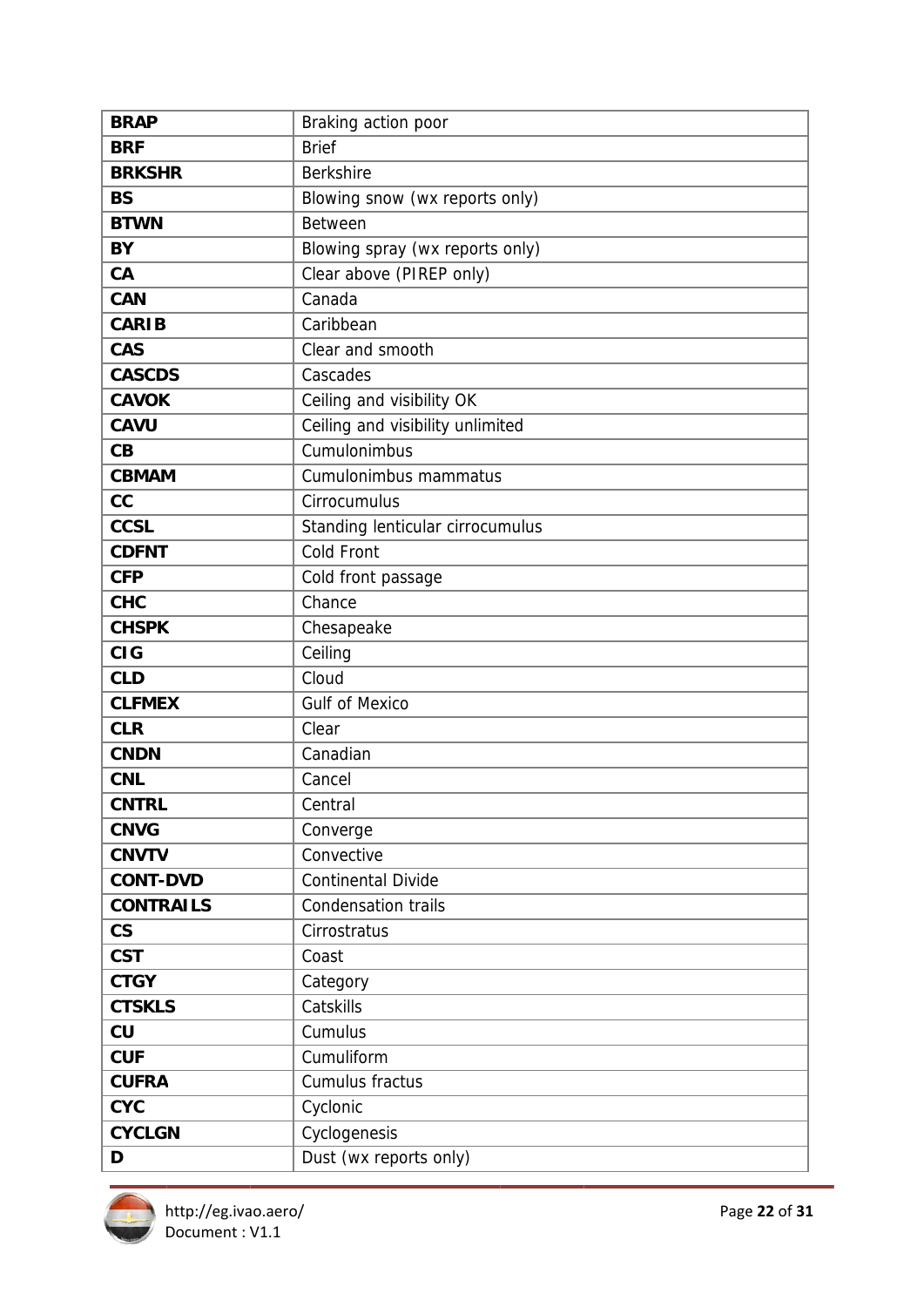| <b>DABRK</b>   | Daybreak                                                       |
|----------------|----------------------------------------------------------------|
| <b>DALGT</b>   | Daylight                                                       |
| <b>DCAVU</b>   | Clear or scattered cloud and vis greater than 10, remainder or |
|                | report missing (wx reports only)                               |
| <b>DCR</b>     | Decreased                                                      |
| <b>DIAM</b>    | Diameter                                                       |
| <b>DKTS</b>    | Dakotas                                                        |
| <b>DMSH</b>    | Diminish                                                       |
| <b>DNS</b>     | Dense                                                          |
| <b>DNSLP</b>   | Downslope                                                      |
| <b>DNSTRM</b>  | Downstream                                                     |
| <b>DP</b>      | Deep                                                           |
| <b>DPNG</b>    | Deepening                                                      |
| <b>DPTH</b>    | Depth                                                          |
| <b>DRFT</b>    | <b>Drift</b>                                                   |
| <b>DRG</b>     | During                                                         |
| <b>DRZL</b>    | <b>Drizzle</b>                                                 |
| <b>DSIPT</b>   | Dissipate                                                      |
| <b>DSNT</b>    | <b>Distant</b>                                                 |
| <b>DTRT</b>    | Deteriorate                                                    |
| <b>DWNDFTS</b> | Downdrafts                                                     |
| <b>DWPNT</b>   | Dew point                                                      |
| E              | Ending of precipitation (time in minutes) (wx reports only)    |
| E              | Equatorial (air mass)                                          |
| E              | Estimated (wx reports only)                                    |
| <b>ELNGT</b>   | Elongate                                                       |
| <b>EMBDD</b>   | Embedded                                                       |
| <b>ENRT</b>    | Enroute                                                        |
| <b>ENTR</b>    | Entire                                                         |
| <b>ERY</b>     | Early                                                          |
| <b>EVE</b>     | Evening                                                        |
| <b>EXCP</b>    | Except                                                         |
| <b>EXPC</b>    | Expect                                                         |
| <b>EXTRM</b>   | Extreme                                                        |
| F              | Fog (wx reports only)                                          |
| FA             | Area Forecast                                                  |
| <b>FAH</b>     | Farenheit                                                      |
| <b>FAX</b>     | Facsimile                                                      |
| <b>FIBI</b>    | Filed but impracticable to transmit                            |
| <b>FINO</b>    | Wx report will not be filed for transmission                   |
| <b>FLG</b>     | Falling                                                        |
| <b>FLRY</b>    | Flurry                                                         |

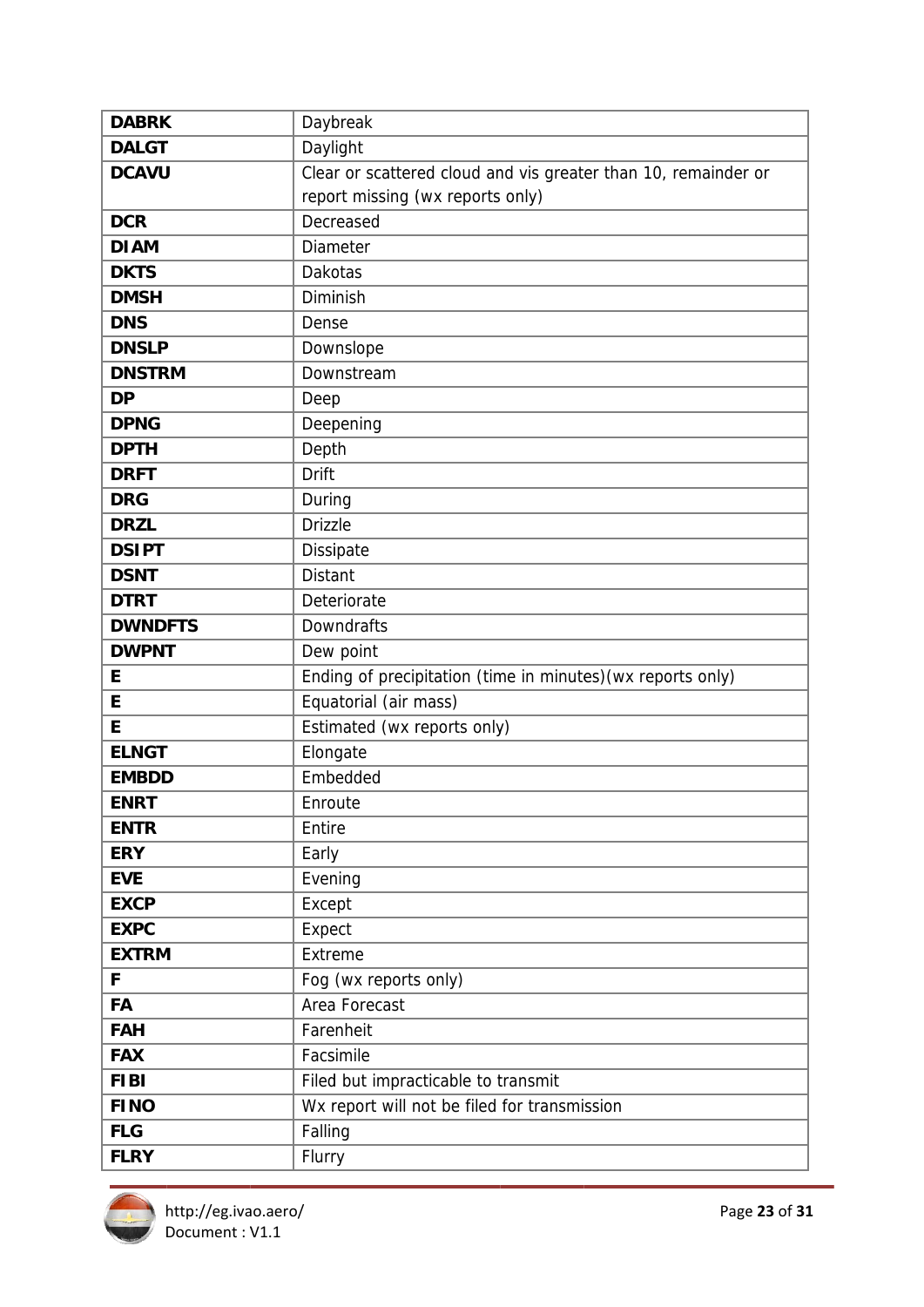| <b>FNT</b>       | Front                                    |
|------------------|------------------------------------------|
| <b>FNTGNS</b>    | Frontogenesis                            |
| <b>FNTLYS</b>    | Frontolysis                              |
| <b>FORNN</b>     | Forenoon                                 |
| <b>FRMG</b>      | Forming                                  |
| <b>FROPA</b>     | Frontal passage                          |
| <b>FRST</b>      | Frost                                    |
| <b>FRZ</b>       | Freeze                                   |
| <b>FRZLVL</b>    | Freezing level                           |
| <b>FRZN</b>      | Frozen                                   |
| <b>FT</b>        | <b>Terminal Forecast</b>                 |
| <b>FZRANO</b>    | Freezing rain sensor not operating       |
| G                | Gusts reaching (knots) (wx reports only) |
| <b>GF</b>        | Ground fog (wx reports only)             |
| <b>GFDEP</b>     | Ground fog estimated (feet) deep         |
| <b>GICG</b>      | Glaze icing                              |
| <b>GLFALSK</b>   | Gulf of Alaska                           |
| <b>GLFCAL</b>    | Gulf of California                       |
| <b>GLFSTLAWR</b> | Gulf of St. Lawrence                     |
| <b>GNDFG</b>     | Ground Fog                               |
| <b>GRAD</b>      | Gradient                                 |
| <b>GRTLKS</b>    | <b>Great Lakes</b>                       |
| <b>GSTS</b>      | Gusts                                    |
| <b>GSTY</b>      | Gusty                                    |
| н                | Haze (wx reports only)                   |
| <b>HCVIS</b>     | High clouds visible                      |
| <b>HDEP</b>      | Haze layer estimated (feet) deep         |
| <b>HDSVLY</b>    | <b>Hudson Valley</b>                     |
| ΗI               | High                                     |
| <b>HLSTO</b>     | Hailstones                               |
| <b>HLYR</b>      | Haze layer aloft                         |
| <b>HURCN</b>     | Hurricane                                |
| <b>HVY</b>       | Heavy                                    |
| IC               | Ice crystal                              |
| <b>ICG</b>       | Icing                                    |
| <b>ICGIC</b>     | Icing in clouds                          |
| <b>ICGICIP</b>   | Icing in clouds and precipitation        |
| <b>ICGIP</b>     | Icing in precipitation                   |
| IF               | Ice fog                                  |
| <b>IFR</b>       | Instrument flight rules                  |
| <b>INCR</b>      | Increase                                 |
| <b>INDC</b>      | Indicate                                 |

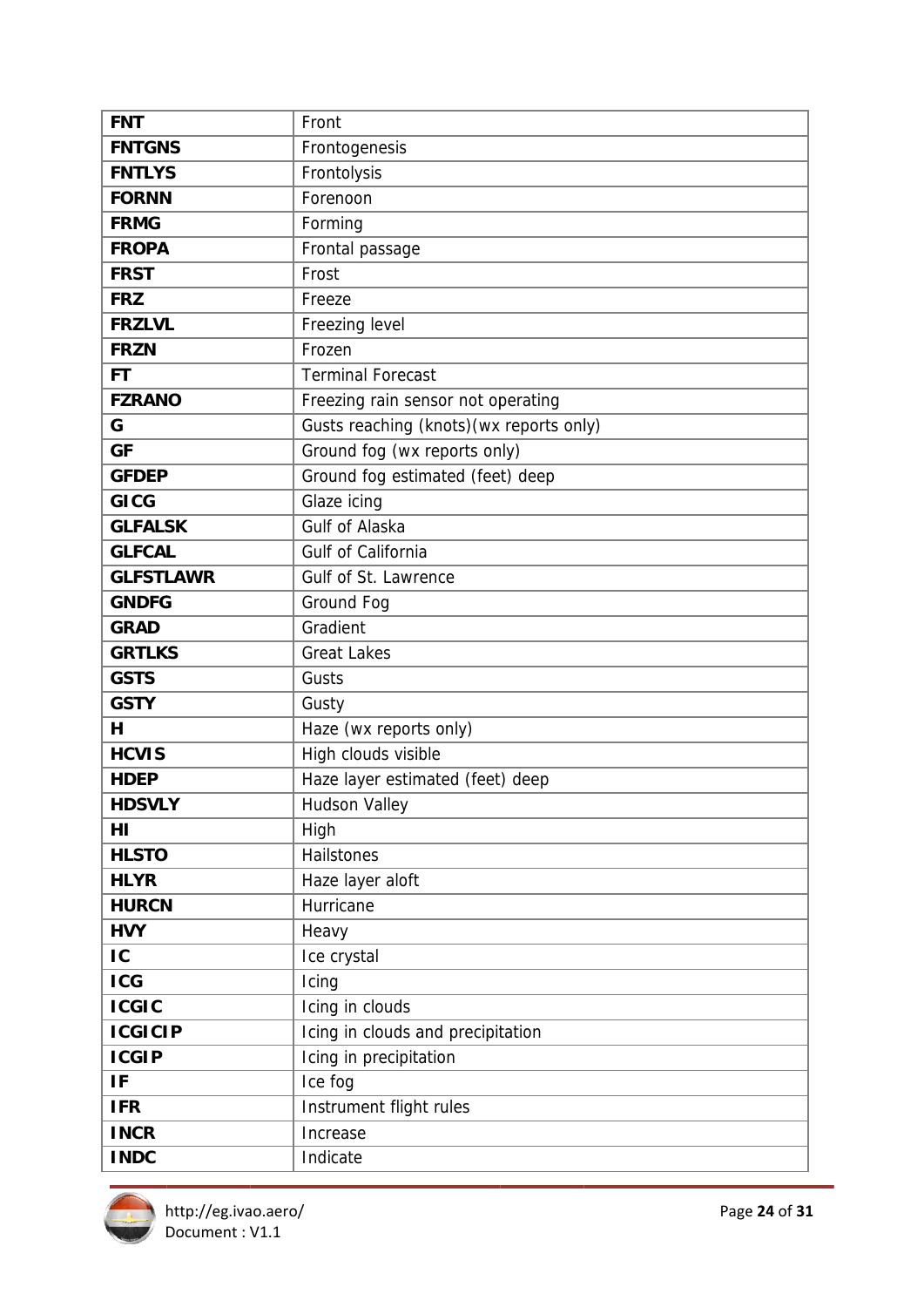| <b>INDEF</b>      | Indefinite                                      |
|-------------------|-------------------------------------------------|
| <b>INLD</b>       | Inland                                          |
| <b>INSTBY</b>     | Instability                                     |
| <b>INTR</b>       | Interior                                        |
| <b>INTR-MTRGN</b> | Inter-mountain region                           |
| <b>INTS</b>       | Intense                                         |
| <b>INTST</b>      | Intensity                                       |
| <b>INVRN</b>      | Inversion                                       |
| <b>IOVC</b>       | In overcast                                     |
| <b>IP</b>         | Ice pellets (wx reports only)                   |
| <b>IR</b>         | Ice on runway                                   |
| <b>JTSTR</b>      | Jetstream                                       |
| K                 | Smoke                                           |
| <b>KDEP</b>       | Smoke layer estimated (feet) deep               |
| <b>KLYR</b>       | Smoke layer aloft                               |
| <b>KOCTY</b>      | Smoke over city                                 |
| L                 | Drizzle (wx reports only)                       |
| <b>LABRDR</b>     | Labrador                                        |
| <b>LFT</b>        | Lift                                            |
| <b>LGT</b>        | Light                                           |
| <b>LIFR</b>       | Low IFR (wx reports only)                       |
| <b>LK</b>         | Lake                                            |
| <b>LSR</b>        | Loose snow on runway                            |
| <b>LST</b>        | <b>Local Standard Time</b>                      |
| <b>LTGCA</b>      | Lightning cloud to air                          |
| <b>LTGCC</b>      | Lightning cloud to cloud                        |
| <b>LTGCCCG</b>    | Lightning cloud to cloud, cloud to ground       |
| <b>LTGCG</b>      | Lightning cloud to ground                       |
| <b>LTGCW</b>      | Lightning cloud to water                        |
| <b>LTGIC</b>      | Lightning in clouds                             |
| <b>LTLCG</b>      | Little change                                   |
| <b>LTNG</b>       | Lightning                                       |
| <b>LYR</b>        | Layer or layered or layers                      |
| M                 | Measured ceiling (wx reports only)              |
| M                 | Missing (wx reports only)                       |
| <b>MAN</b>        | Manitoba                                        |
| <b>MDT</b>        | Moderate                                        |
| <b>METAR</b>      | Scheduled aviation observation                  |
| <b>MEX</b>        | Mexico                                          |
| <b>MHKVLY</b>     | Mohawk Valley                                   |
| <b>MIDN</b>       | Midnight                                        |
| <b>MIFG</b>       | Patches of shallow fog not deeper than 2 meters |

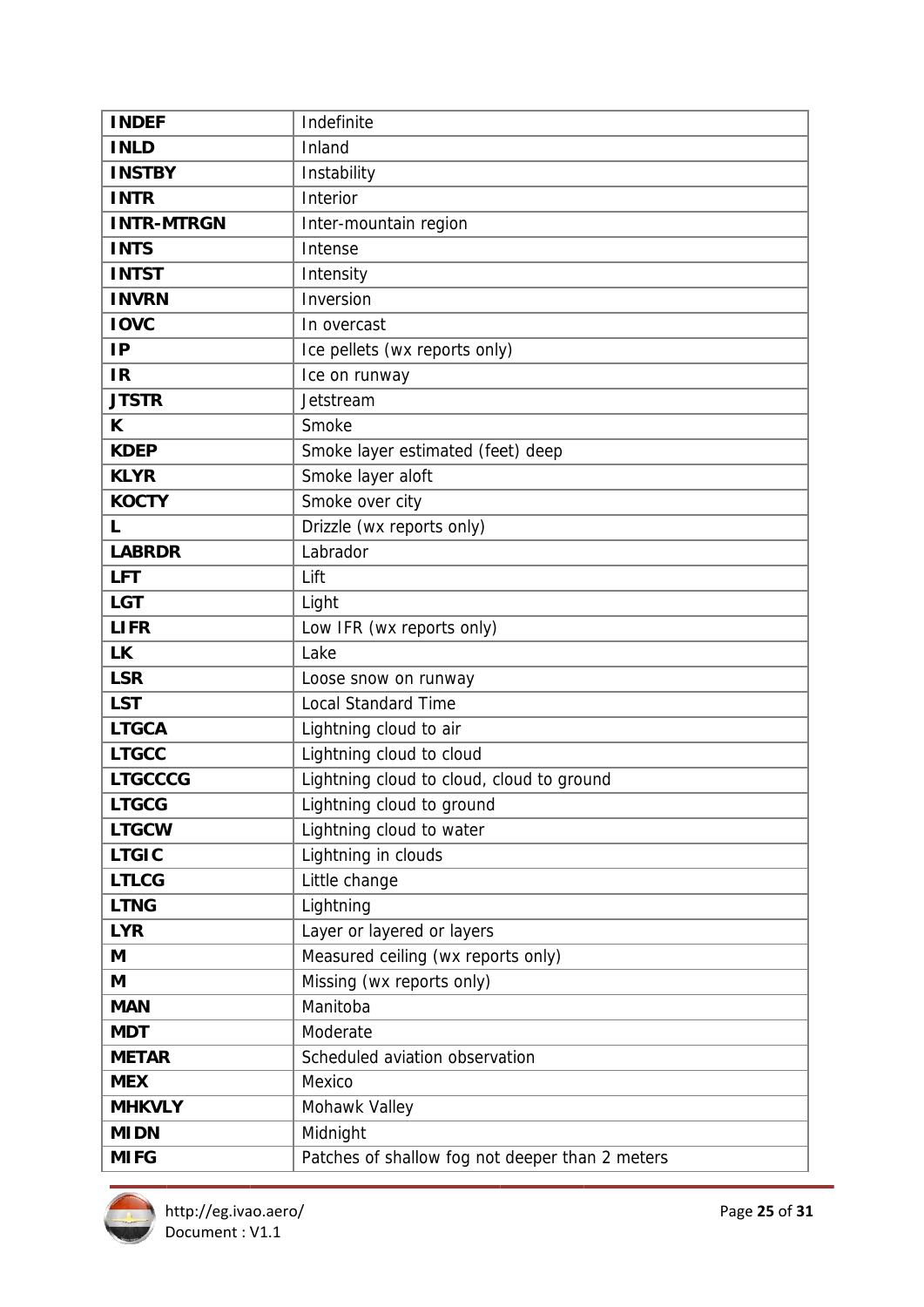| <b>MLTLVL</b>  | Melting level                                   |
|----------------|-------------------------------------------------|
| <b>MNLD</b>    | Mainland                                        |
| <b>MOGR</b>    | Moderate or greater                             |
| <b>MOV</b>     | Move                                            |
| <b>MRGL</b>    | Marginal                                        |
| <b>MRNG</b>    | Morning                                         |
| <b>MRTM</b>    | Maritime                                        |
| <b>MSTLY</b>   | Mostly                                          |
| <b>MTN</b>     | Mountain                                        |
| <b>MVFR</b>    | Marginal VFR                                    |
| <b>NB</b>      | <b>New Brunswick</b>                            |
| <b>NEW ENG</b> | New England                                     |
| <b>NFLD</b>    | Newfoundland                                    |
| <b>NGT</b>     | Night                                           |
| <b>NOSPL</b>   | No special observations taken (wx reports only) |
| <b>NS</b>      | Nimbostratus                                    |
| <b>NS</b>      | Nova Scotia                                     |
| <b>NVA</b>     | Negative vorticity advection                    |
| <b>OBS</b>     | Observation                                     |
| <b>OBSC</b>    | Obscure                                         |
| <b>OCFNT</b>   | Occluded front                                  |
| <b>OCLD</b>    | Occlude                                         |
| <b>OCLN</b>    | Occlusion                                       |
| <b>OFP</b>     | Occluded frontal passage                        |
| <b>OFSHR</b>   | Offshore                                        |
| <b>OMTNS</b>   | Over mountains                                  |
| <b>ONSHR</b>   | On shore                                        |
| <b>ONT</b>     | Ontario                                         |
| <b>ORGPHC</b>  | Orographic                                      |
| <b>OTAS</b>    | On top and smooth                               |
| <b>OTLK</b>    | Outlook                                         |
| <b>OVC</b>     | Overcast                                        |
| <b>OVR</b>     | Over                                            |
| <b>PAC</b>     | Pacific                                         |
| <b>PCPN</b>    | Precipitation                                   |
| <b>PDW</b>     | Priority Delayed Weather                        |
| <b>PEN</b>     | Peninsula                                       |
| <b>PGTSND</b>  | Puget Sound                                     |
| <b>PIBAL</b>   | Pilot balloon observation                       |
| PK WND         | Peak wind (wx report only)                      |
| <b>PNHDL</b>   | Panhandle                                       |
| <b>PNO</b>     | Rain gauge not operating                        |

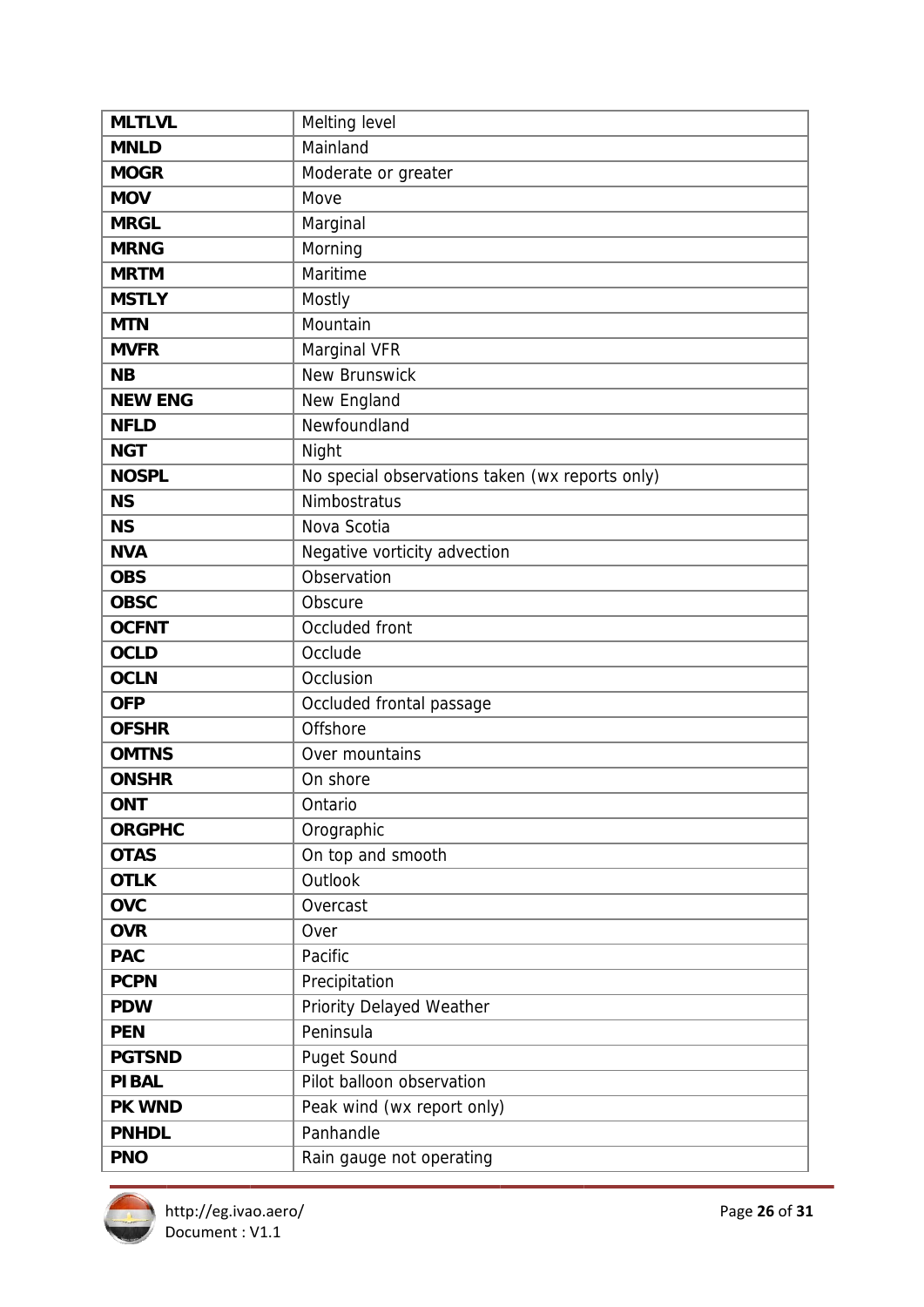| <b>PPINA</b>   | Radar weather report not available or omitted                       |
|----------------|---------------------------------------------------------------------|
| <b>PPINE</b>   | Radar weather report no echoes observed                             |
| <b>PPINO</b>   | Radar weather report equipment inoperative due to breakdown         |
| <b>PPIOK</b>   | Radar weather report equipment operation resumed                    |
| <b>PPIOM</b>   | Radar weather report equipment inoperative due to maintenance       |
| <b>PRBLTY</b>  | Probability                                                         |
| <b>PRESFR</b>  | Pressure falling rapidly                                            |
| <b>PRESRR</b>  | Pressure rising rapidly                                             |
| <b>PRJMP</b>   | Pressure jump (wx reports only)                                     |
| <b>PROG</b>    | Prognosis or prognostic                                             |
| <b>PSR</b>     | Packed snow on runway                                               |
| <b>PTCHY</b>   | Patchy                                                              |
| <b>PTLY</b>    | Partly                                                              |
| <b>PVA</b>     | Positive vorticity advection                                        |
| <b>PWINO</b>   | Precipitaion identifier information not available (wx reports only) |
| Q              | Squall (wx reports only)                                            |
| <b>QSTNRY</b>  | Quasistationary                                                     |
| <b>QUE</b>     | Quebec                                                              |
| R              | Rain (wx reports only)                                              |
| <b>RADAT</b>   | Radiosonde observation data                                         |
| <b>RAOB</b>    | Radiosonde observation                                              |
| <b>RCKY</b>    | Rocky Mountains                                                     |
| <b>RDG</b>     | Ridge                                                               |
| <b>RGD</b>     | Ragged                                                              |
| <b>RHINO</b>   | Radar echo height information not available                         |
| <b>RHINO</b>   | Radar range height indicator not operating on scan                  |
| <b>RIOGD</b>   | Rio Grande                                                          |
| <b>RNFL</b>    | Rainfall                                                            |
| <b>ROBEPS</b>  | Radar operating below prescribed standard                           |
| <b>RPD</b>     | Rapid                                                               |
| <b>RSG</b>     | Rising                                                              |
| <b>RUF</b>     | Rough                                                               |
| <b>RVRNO</b>   | Runway visual range missing                                         |
| <b>RW</b>      | Rain shower (wx reports only)                                       |
| S              | Snow (wx reports only)                                              |
| <b>SASK</b>    | Saskatchewan                                                        |
| <b>SAWRN</b>   | Supplementary Aviation Weather Reporting System                     |
| <b>SC</b>      | Stratocumulus                                                       |
| <b>SCSL</b>    | Stratocumulus standing lenticular                                   |
| <b>SCT</b>     | Scattered                                                           |
| <b>SELS</b>    | Severe local storms                                                 |
| <b>SFERICS</b> | Atmospherics                                                        |

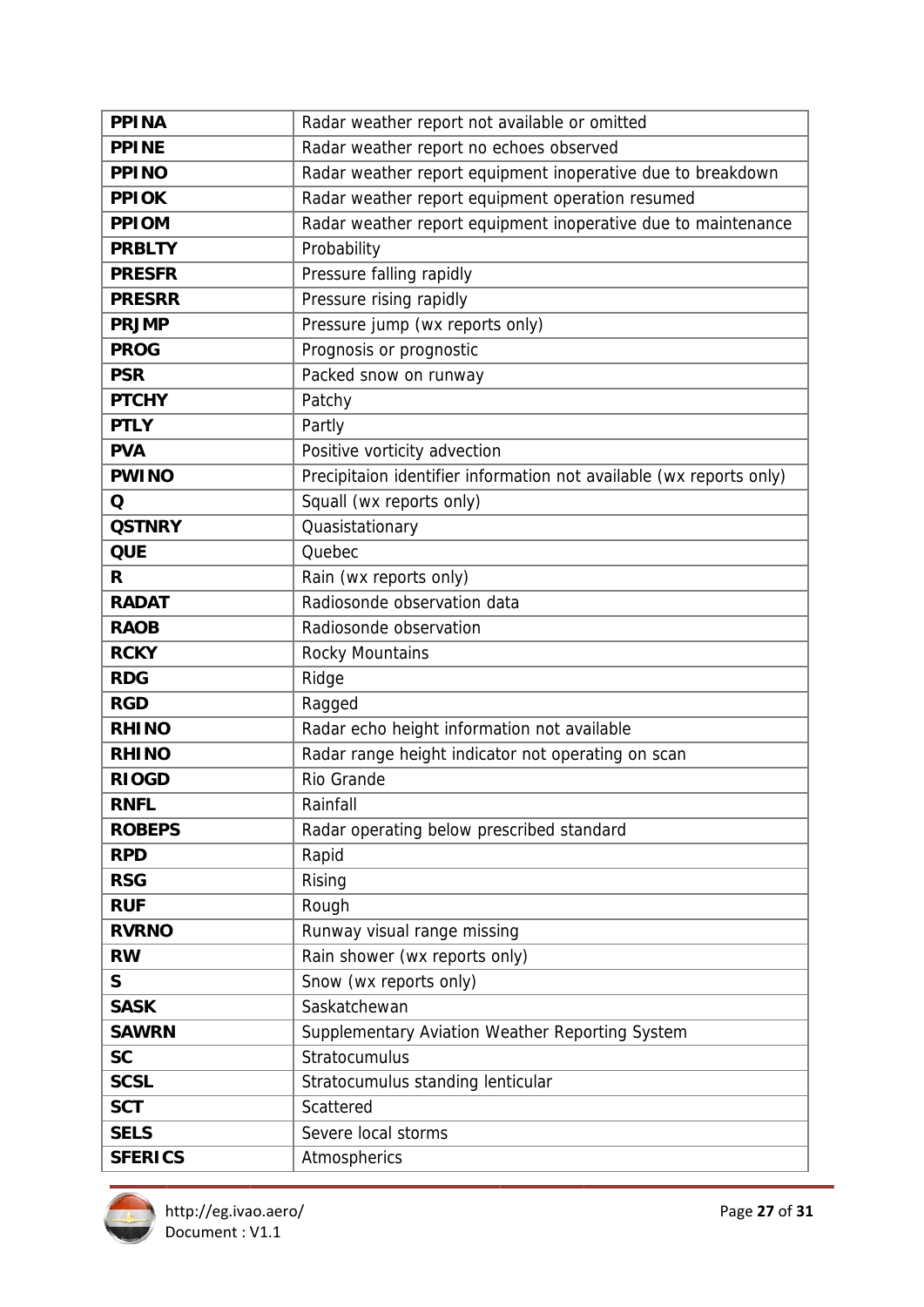| <b>SG</b>      | Snow grains (wx reports only)       |
|----------------|-------------------------------------|
| <b>SHFT</b>    | Shift (wx reports only)             |
| <b>SHLW</b>    | Shallow                             |
| <b>SHWR</b>    | Shower                              |
| <b>SIERNEV</b> | Sierra Nevada                       |
| <b>SIR</b>     | Snow and ice on runway              |
| <b>SLF</b>     | Sea level pressure                  |
| <b>SLPNO</b>   | Sea level pressure not available    |
| <b>SNINCR</b>  | Snow increasing rapidly             |
| <b>SPECI</b>   | Unscheduled aviation observation    |
| <b>TCU</b>     | Towering cumulus                    |
| <b>TDA</b>     | Today                               |
| <b>TDWR</b>    | Terminal Doppler Weather Radar      |
| <b>TEMP</b>    | Temperature                         |
| <b>THDR</b>    | Thunder                             |
| <b>THRU</b>    | Through                             |
| <b>THRUT</b>   | Throughout                          |
| <b>THSD</b>    | Thousand                            |
| <b>TIL</b>     | Until                               |
| <b>TMW</b>     | Tomorrow                            |
| <b>TNGT</b>    | Tonight                             |
| <b>TOP</b>     | Cloud top                           |
| <b>TOVC</b>    | Top of overcast                     |
| <b>TPG</b>     | Topping                             |
| <b>TROF</b>    | Trough                              |
| <b>TROP</b>    | Tropopause                          |
| <b>TRPCL</b>   | Tropical                            |
| <b>TRRN</b>    | Terrain                             |
| <b>TSHWR</b>   | Thundershower                       |
| <b>TSNO</b>    | Lightning sensor not available      |
| <b>TSTM</b>    | Thunderstorm                        |
| <b>TURB</b>    | Turbulence                          |
| <b>TURBC</b>   | Turbulence                          |
| <b>TWD</b>     | Toward                              |
| <b>TWR</b>     | Tower                               |
| <b>TWRG</b>    | Towering                            |
| <b>TYPH</b>    | Typhoon                             |
| U              | Intensity unknown (wx reports only) |
| <b>UA</b>      | <b>Routine PIREP</b>                |
| <b>UDDF</b>    | Up and down drafts                  |
| <b>UNSTBL</b>  | Unstable                            |
| <b>UNSTDY</b>  | Unsteady                            |

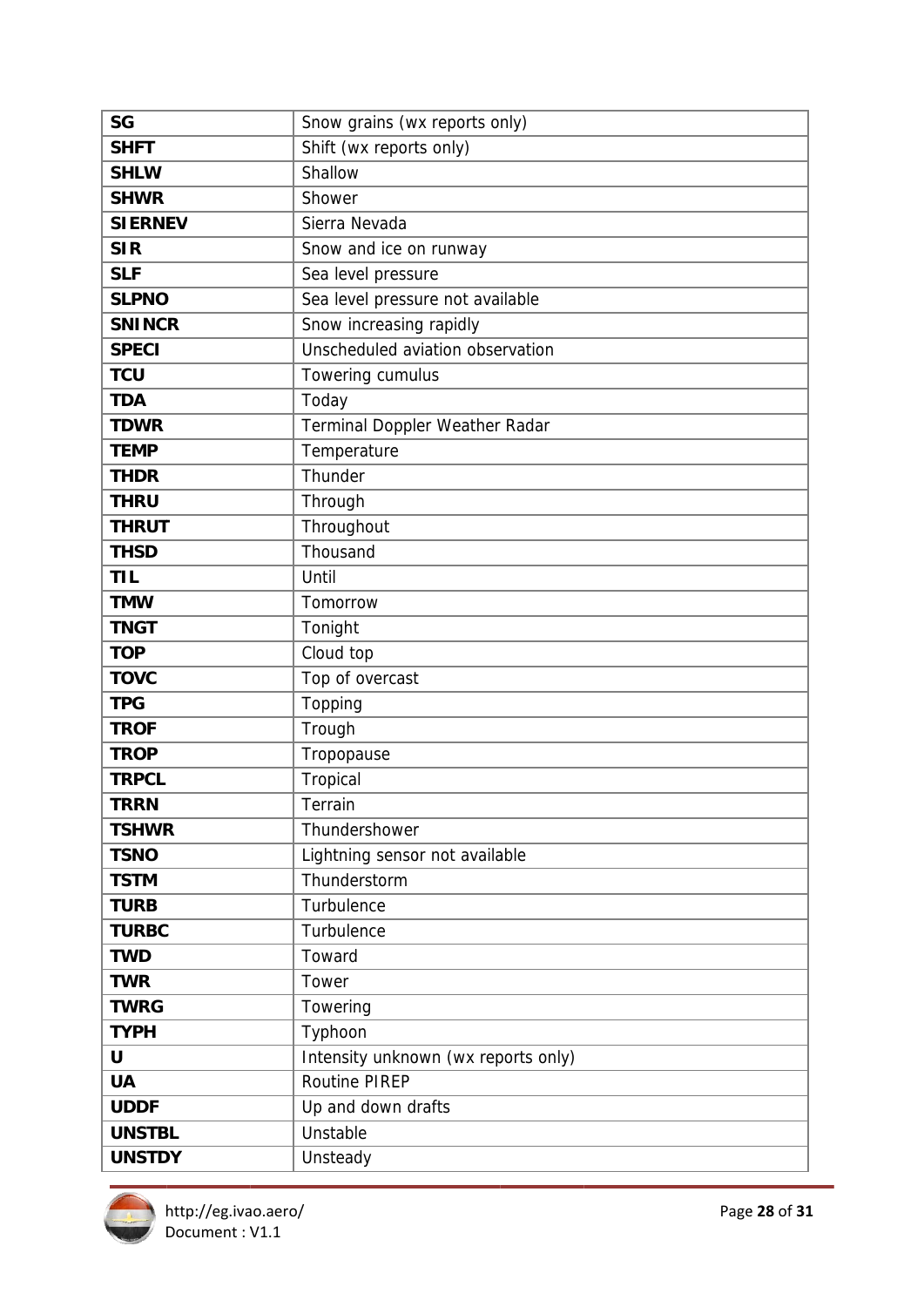| <b>UPR</b>    | Upper                                                     |
|---------------|-----------------------------------------------------------|
| <b>UTC</b>    | Universal coordinated time                                |
| <b>UUA</b>    | <b>Urgent PIREP</b>                                       |
| V             | Variable (wx reports only)                                |
| <b>VCSH</b>   | Showers in vicinity                                       |
| <b>VCTY</b>   | Vicinity                                                  |
| <b>VFR</b>    | Visual flight rules                                       |
| <b>VLY</b>    | Valley                                                    |
| <b>VRBL</b>   | Variable                                                  |
| <b>VSBY</b>   | Visibility                                                |
| <b>WDLY</b>   | Widely                                                    |
| <b>WEA</b>    | Weather                                                   |
| <b>WFP</b>    | Warm front passage                                        |
| <b>WK</b>     | Weak                                                      |
| <b>WKN</b>    | Weaken                                                    |
| <b>WL</b>     | Will                                                      |
| <b>WND</b>    | Wind                                                      |
| <b>WRM</b>    | Warm                                                      |
| <b>WRMFNT</b> | Warm front                                                |
| <b>WRNG</b>   | Warning                                                   |
| <b>WSHFT</b>  | Wind shift                                                |
| <b>WW</b>     | Severe weather forecast                                   |
| <b>WX</b>     | Weather                                                   |
| X             | Obscured sky condition                                    |
| <b>XCP</b>    | Except                                                    |
| <b>YDA</b>    | Yesterday                                                 |
| Z             | <b>UTC</b>                                                |
| <b>ZRNO</b>   | Freezing rain information not available (wx reports only) |

# A FEW OTHER WORDS WITH THE DESCIPTIONS:

| 00000           | calm winds                                                                   |
|-----------------|------------------------------------------------------------------------------|
| <b>VRB</b>      | means variable direction of winds 1920 from 1900Z to 2000Z                   |
| OCNL, OCNLY     | Occasional, occasionally means greater than 50% chance for less than half of |
|                 | the forecast period.                                                         |
| <b>OTLK</b>     | outlook covers six hours following forecast period.                          |
| CHC             | chance means 30 to 50% probability during forecast period.                   |
| SLGT CHC        | 10 to 20% chance                                                             |
| <b>ISOLD</b>    | isolated is lowest thunderstorm/precipitation alert level                    |
| <b>WDLY SCT</b> | widely scattered is less than 25% chance                                     |
| <b>SCT</b>      | scattered 25 to 54%                                                          |
|                 |                                                                              |

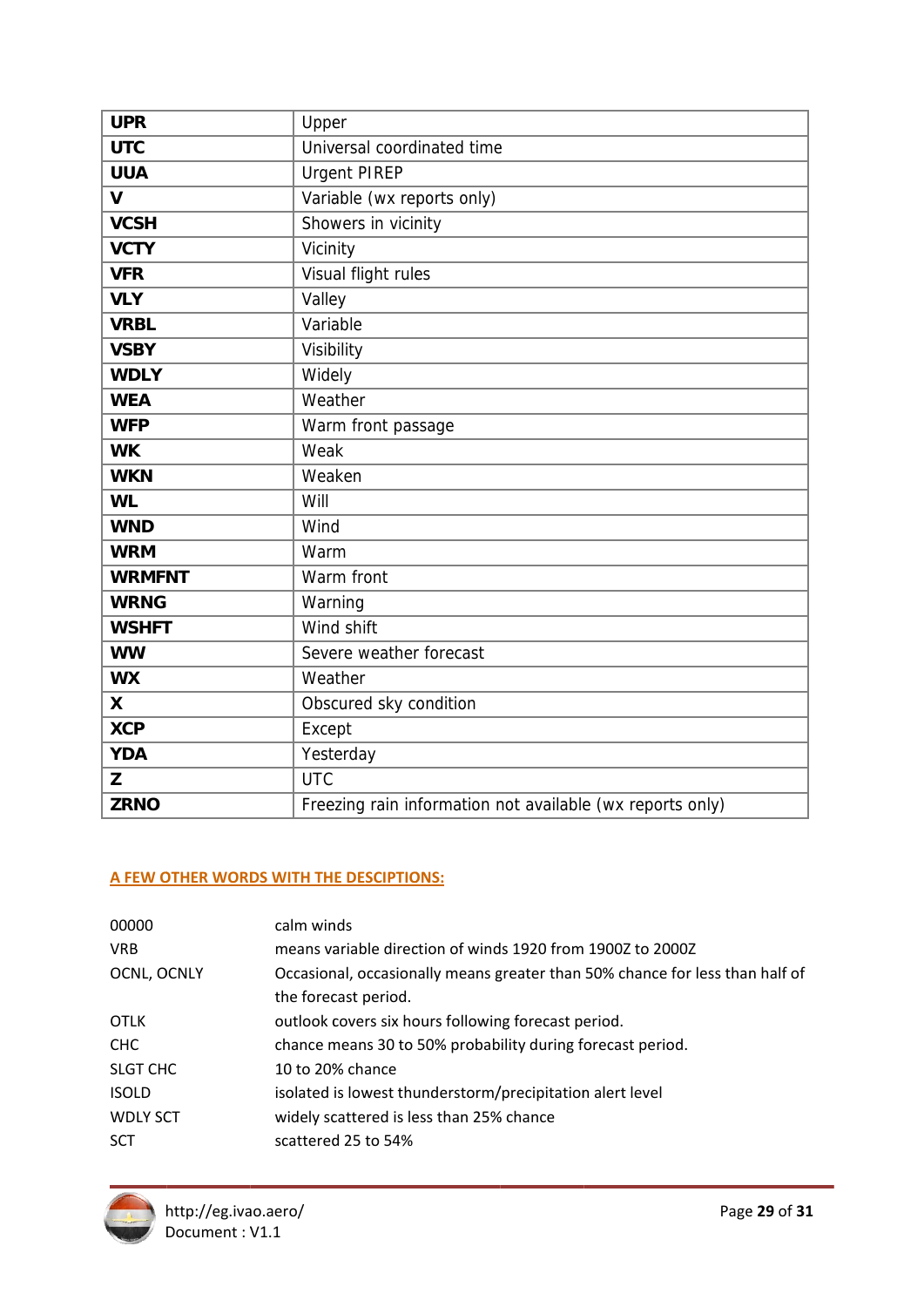| <b>CHC</b>         | means that there is a 30 to 50% likelihood of an event. Chance tests your    |
|--------------------|------------------------------------------------------------------------------|
|                    | appraisal of what is believable compared to what you would rather believe.   |
|                    | Any flight into a chance of icing or thunderstorms is considered by the NTSB |
|                    | as an FAR violation.                                                         |
| <b>NMRS</b>        | numerous is more than 54% chance                                             |
| <b>VCNTY</b>       | vicinity between 5 and 25 miles                                              |
| <b>VC-SHRA</b>     | rain showers in vicinity                                                     |
| <b>NSW</b>         | no significant weather                                                       |
| 9999               | visibility over 6 miles                                                      |
| <b>BR</b>          | mist (baby rain)                                                             |
| T16/11             | temperature 16°C at 1100Z                                                    |
| 6CU030             | 6/8th cumulus at 3000'                                                       |
| <b>FEW</b>         | 1/8 to 2/8 sky coverage                                                      |
| <b>COR</b>         | correction                                                                   |
| <b>SPECI</b>       | special or Special Report)                                                   |
| KPIT U.S.          | station identifiers begin with K followed by three letters.                  |
| 201955Z            | 20th day 1955Z time of issue. It is always 6 digits and "Z"                  |
| <b>COR</b>         | for correction to observation) follows the time field (when present)?        |
| RMK SLP013         | remarks, sea level pressure 1001,3 Hpa                                       |
| FM1930             | FroM and 2-digit hour and 2-digit minutes indicates significant change in    |
|                    | weather. Each FM group has a separate line which is indented five spaces.    |
| PROB40 2022        | PROBability and 2-digit percent; probable condition during 2-digit beginning |
|                    | and 2-digit ending time period.                                              |
| 9M04///            | means temperature -4 degC, dewpoint not available.                           |
| FM1930             | FroM gives a two digit hour and two digit minute as time of                  |
|                    | significant change. Each FM begins a new line indented five spaces.          |
| <b>PROB</b>        | PROBability                                                                  |
| PROB40 2022        | Has a two digit percent during time between two digit beginning and end.     |
| <b>TEMPO</b>       | <b>TEMPOrary</b>                                                             |
| <b>TEMPO0407</b>   | Changes less than an hour duration and less than half of time between two    |
|                    | digit beginning and two digit end.                                           |
| <b>BECOMING</b>    | <b>BECoMinG</b>                                                              |
| <b>BECMG 1315</b>  | Change expected from beginning two digit and ending two digit time period.   |
| <b>BINOVC</b>      | breaks in overcast                                                           |
| <b>BRKSN</b>       | breaks in layer below 1000' covers 6/10+ of sky                              |
| <b>ACCAS ALQDS</b> | Altocumulus castellanus all quadrants                                        |
| <b>CUFRAW</b>      | cumulus factus clouds west                                                   |
| IC4                | ice crystals 4/10 of sky                                                     |
| PRESSRR            | pressure rising rapidly                                                      |
| RADAT 87120 87     | is relative humidity of freezing level, 120(00) is altitude                  |
| RADAT ZERO         | freezing level at ground                                                     |
| F <sub>5</sub>     | fog covering 5/10 of sky                                                     |
| <b>RWUE</b>        | Rain showers of unknown intensity east                                       |
| <b>OCNL LTGIC</b>  | occasional lightning in clouds                                               |